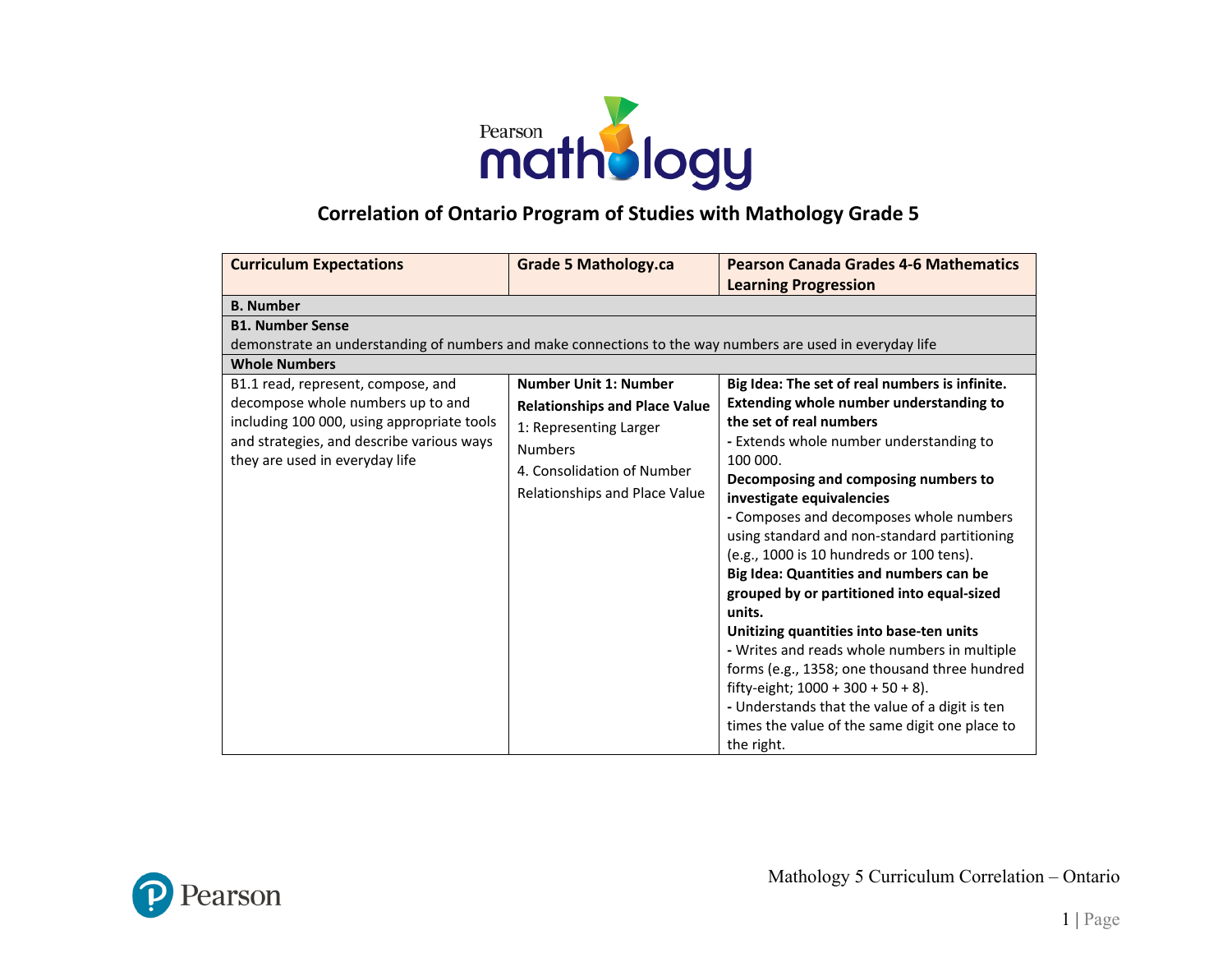| B1.2 compare and order whole numbers                                                                                                                               | <b>Number Unit 1: Number</b>                                                                                                                                                                                                                                              | Big Idea: Numbers are related in many ways.                                                                                                                                                                                                                                                                                                                                                                                                                                                                                                                                                                                                                                                            |
|--------------------------------------------------------------------------------------------------------------------------------------------------------------------|---------------------------------------------------------------------------------------------------------------------------------------------------------------------------------------------------------------------------------------------------------------------------|--------------------------------------------------------------------------------------------------------------------------------------------------------------------------------------------------------------------------------------------------------------------------------------------------------------------------------------------------------------------------------------------------------------------------------------------------------------------------------------------------------------------------------------------------------------------------------------------------------------------------------------------------------------------------------------------------------|
| up to and including 100 000, in various                                                                                                                            | <b>Relationships and Place Value</b>                                                                                                                                                                                                                                      | Comparing and ordering quantities (multitude                                                                                                                                                                                                                                                                                                                                                                                                                                                                                                                                                                                                                                                           |
| contexts.                                                                                                                                                          | 2: Comparing Larger Numbers<br>4. Consolidation of Number<br>Relationships and Place Value                                                                                                                                                                                | or magnitude)<br>- Compares, orders, and locates whole<br>numbers based on place-value understanding<br>and records using $\lt$ , $=$ , $>$ symbols.                                                                                                                                                                                                                                                                                                                                                                                                                                                                                                                                                   |
| <b>Fractions, Decimals, and Percents</b>                                                                                                                           |                                                                                                                                                                                                                                                                           |                                                                                                                                                                                                                                                                                                                                                                                                                                                                                                                                                                                                                                                                                                        |
| B1.3 represent equivalent fractions from<br>halves to twelfths, including improper<br>fractions and mixed numbers, using<br>appropriate tools, in various contexts | <b>Number Unit 3: Fractions and</b><br><b>Decimals and Percents</b><br>10: Equivalent Fractions<br>11: Exploring Improper<br><b>Fractions and Mixed Numbers</b><br>12: Comparing and Ordering<br>Fractions<br>18. Consolidation of Fractions<br>and Decimals and Percents | Big Idea: Numbers are related in many ways.<br>Decomposing and composing numbers to<br>investigate equivalencies<br>- Generates and identifies equivalent fractions<br>using flexible strategies (e.g., represents the<br>same part of a whole; same part of a set; same<br>location on a number line).<br>- Models equivalent forms of improper<br>fractions and mixed numbers using flexible<br>strategies.<br>Big Idea: Quantities and numbers can be<br>grouped by or partitioned into equal-sized<br>units.<br>Partitions fractional quantities to form<br>fractions<br>- Partitions fractional parts into smaller<br>fractional units (e.g., partitions halves into<br>thirds to create sixths). |
| B1.4 compare and order fractions from<br>halves to twelfths, including improper<br>fractions and mixed numbers, in various<br>contexts                             | <b>Number Unit 3: Fractions and</b><br><b>Decimals and Percents</b><br>12: Comparing and Ordering<br>Fractions<br>18. Consolidation of Fractions<br>and Decimals and Percents                                                                                             | Big Idea: Numbers are related in many ways.<br><b>Comparing and ordering quantities (multitude</b><br>or magnitude)<br>- Compares, orders, and locates fractions with<br>the same numerator or denominator using<br>reasoning (e.g., $\frac{3}{5} > \frac{3}{6}$ because fifths are larger<br>parts).<br>- Compares, orders, and locates fractions using<br>flexible strategies (e.g., comparing models;<br>creating common denominators or<br>numerators).                                                                                                                                                                                                                                            |

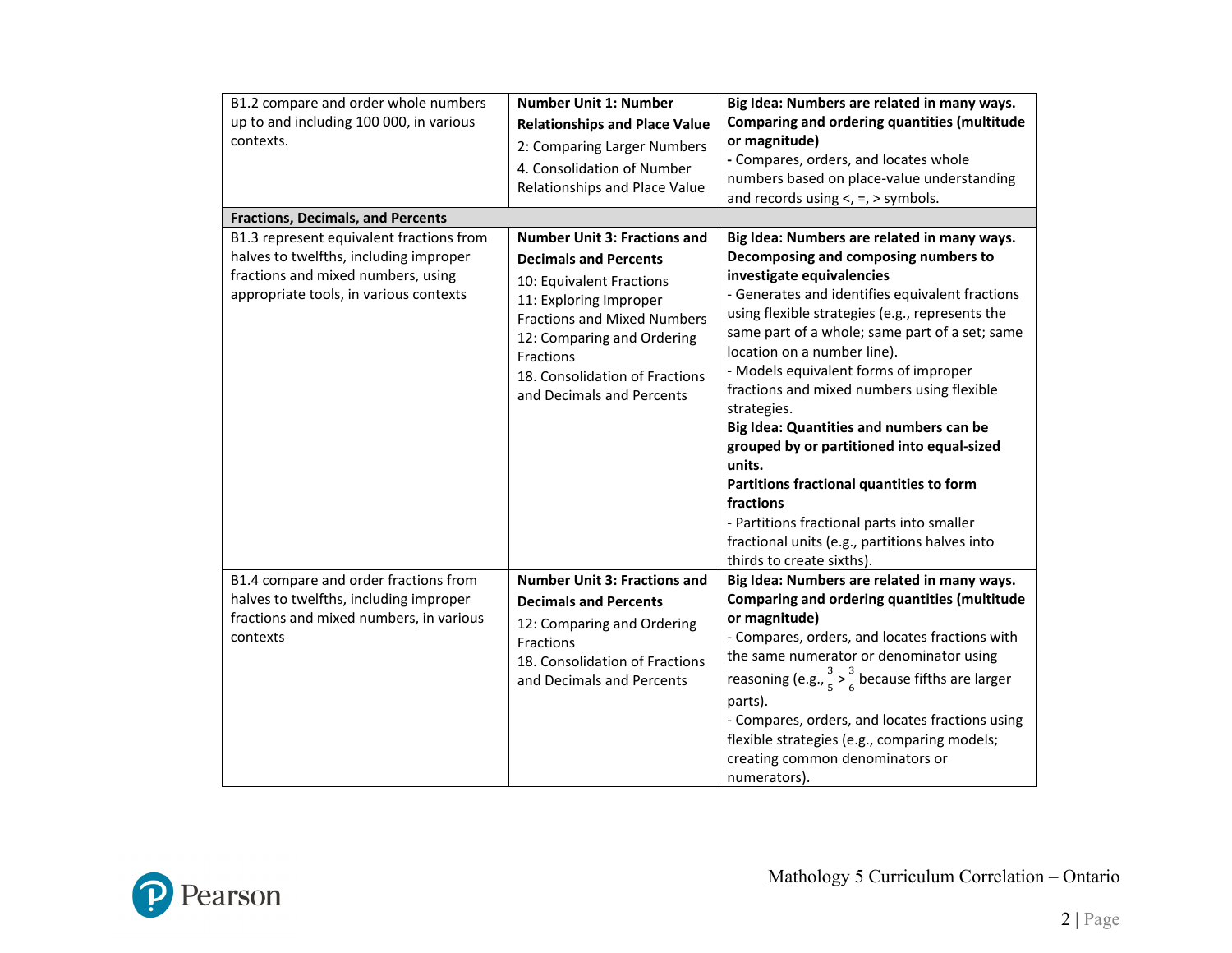| B1.5 read, represent, compare, and<br>order decimal numbers up to hundredths,<br>in various contexts | <b>Number Unit 3: Fractions and</b><br><b>Decimals and Percents</b><br>13: Representing Decimals<br>15: Comparing and Ordering<br>Decimals<br>18. Consolidation of Fractions<br>and Decimals and Percents | Big Idea: The set of real numbers is infinite.<br><b>Extending whole number understanding to</b><br>the set of real numbers.<br>- Explores decimal fractions to tenths (e.g., 0.1,<br>0.5, 0.8) and hundredths (e.g., 0.42, 0.05, 0.90).<br>Big Idea: Numbers are related in many ways.<br>Comparing and ordering quantities (multitude<br>or magnitude)<br>- Compares, orders, and locates decimal<br>numbers using place-value understanding.<br><b>Estimating quantities and numbers</b><br>- Estimates the location of decimals and<br>fractions on a number line.<br>Decomposing and composing numbers to<br>investigate equivalencies<br>- Composes and decomposes decimal numbers<br>using standard and non-standard partitioning<br>(e.g., 1.6 is 16 tenths or 0.16 tens).<br>Big Idea: Quantities and numbers can be<br>grouped by or partitioned into equal-sized<br>units.<br>Unitizing quantities into base-ten units<br>- Understands that the value of a digit is ten<br>times the value of the same digit one place to<br>the right.<br>- Understands that the value of a digit is one-<br>tenth the value of the same digit one place to<br>the left.<br>- Writes and reads decimal numbers in multiple<br>forms (i.e., numerals, number names,<br>expanded form). |
|------------------------------------------------------------------------------------------------------|-----------------------------------------------------------------------------------------------------------------------------------------------------------------------------------------------------------|------------------------------------------------------------------------------------------------------------------------------------------------------------------------------------------------------------------------------------------------------------------------------------------------------------------------------------------------------------------------------------------------------------------------------------------------------------------------------------------------------------------------------------------------------------------------------------------------------------------------------------------------------------------------------------------------------------------------------------------------------------------------------------------------------------------------------------------------------------------------------------------------------------------------------------------------------------------------------------------------------------------------------------------------------------------------------------------------------------------------------------------------------------------------------------------------------------------------------------------------------------------------------------|
| B1.6 round decimal numbers to the<br>nearest tenth, in various contexts                              | <b>Number Unit 3: Fractions and</b><br><b>Decimals and Percents</b><br>14: Rounding Decimals<br>18. Consolidation of Fractions<br>and Decimals and Percents                                               | Big Idea: Numbers are related in many ways.<br><b>Estimating quantities and numbers</b><br>- Provides approximate decimal values using<br>multiple strategies (e.g., estimation, rounding,<br>truncating).                                                                                                                                                                                                                                                                                                                                                                                                                                                                                                                                                                                                                                                                                                                                                                                                                                                                                                                                                                                                                                                                         |

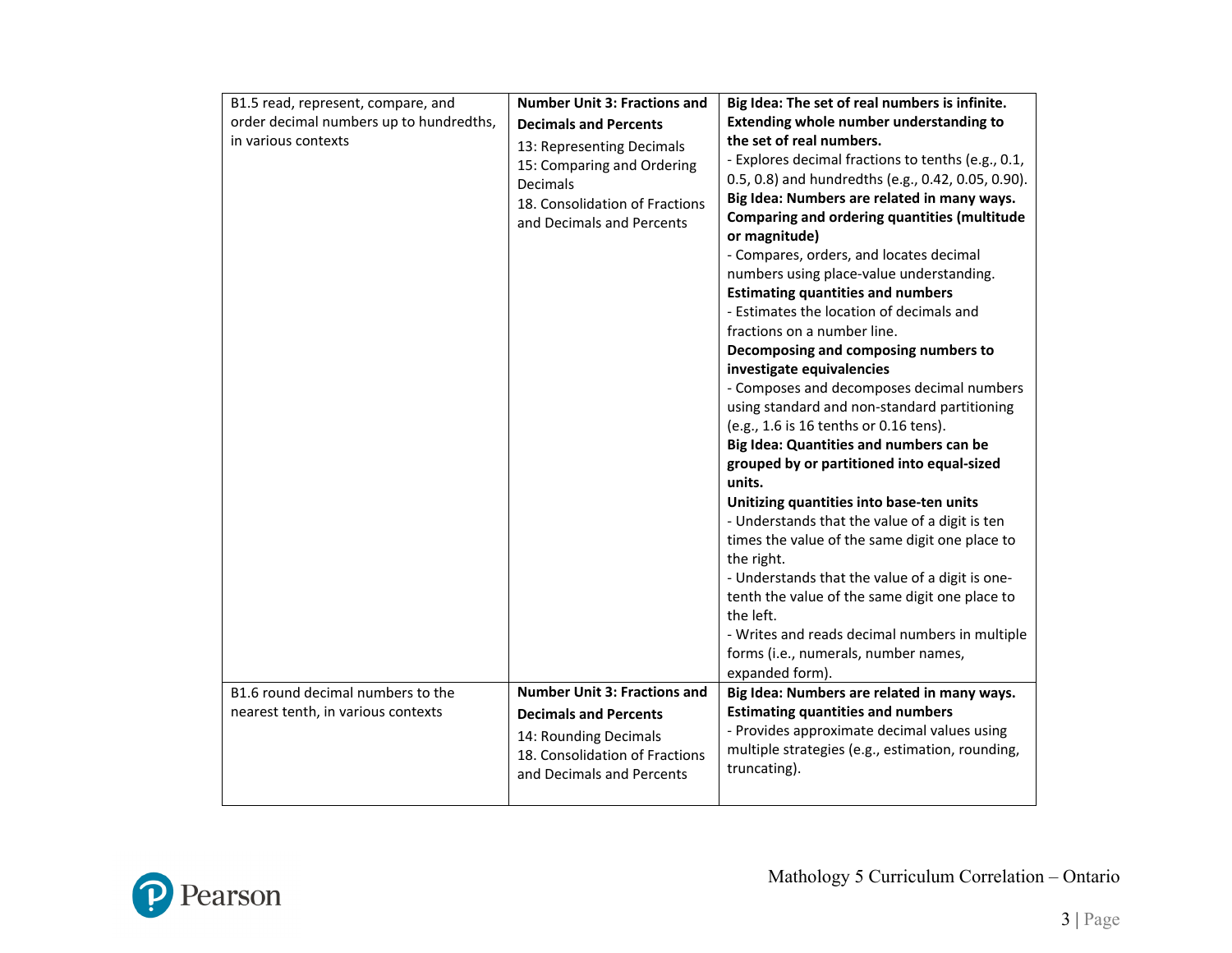| B1.7 describe relationships and show     | <b>Number Unit 3: Fractions and</b> | Big Idea: Numbers are related in many ways.                                                 |
|------------------------------------------|-------------------------------------|---------------------------------------------------------------------------------------------|
| equivalences among fractions, decimal    | <b>Decimals and Percents</b>        | Decomposing and composing numbers to                                                        |
| numbers up to hundredths, and whole      | 16: Relating Fractions and          | investigate equivalencies                                                                   |
| number percents, using appropriate tools | Decimals                            | - Models and explains the relationship between                                              |
| and drawings, in various contexts        | 17: Relating Fractions,             | a fraction and its equivalent decimal form (e.g.,                                           |
|                                          | Decimals, and Percents              | $\frac{2}{5} = \frac{4}{10} = 0.4$ .                                                        |
|                                          | 18. Consolidation of Fractions      | - Models and explains the relationships among                                               |
|                                          | and Decimals and Percents           | fractions, decimals, and percents.                                                          |
|                                          |                                     | - Translates flexibly between representations.                                              |
|                                          | Data Unit 1B: Data                  | Using ratios, rates, proportions, and percents<br>creates a relationship between quantities |
|                                          | Management                          | - Understands and applies the concept of                                                    |
|                                          | 2B: Exploring Relative              | percentage as a rate per 100 (e.g., calculating                                             |
|                                          | Frequency                           | sales tax, tips, or discounts).                                                             |
|                                          |                                     | Big Idea: Quantities and numbers can be                                                     |
|                                          |                                     | grouped by or partitioned into equal-sized                                                  |
|                                          |                                     | units.                                                                                      |
|                                          |                                     | Unitizing quantities into base-ten units                                                    |
|                                          |                                     | - Uses fractions with denominators of 10 to                                                 |
|                                          |                                     | develop decimal fraction understanding and                                                  |
|                                          |                                     | notation (e.g., five-tenths is $\frac{5}{10}$ or 0.5).                                      |
|                                          |                                     | - Understands that the value of a digit is ten                                              |
|                                          |                                     | times the value of the same digit one place to                                              |
|                                          |                                     | the right.                                                                                  |
|                                          |                                     | - Understands that the value of a digit is one-                                             |
|                                          |                                     | tenth the value of the same digit one place to<br>the left.                                 |
|                                          |                                     | - Writes and reads decimal numbers in multiple                                              |
|                                          |                                     | forms (i.e., numerals, number names,                                                        |
|                                          |                                     | expanded form).                                                                             |

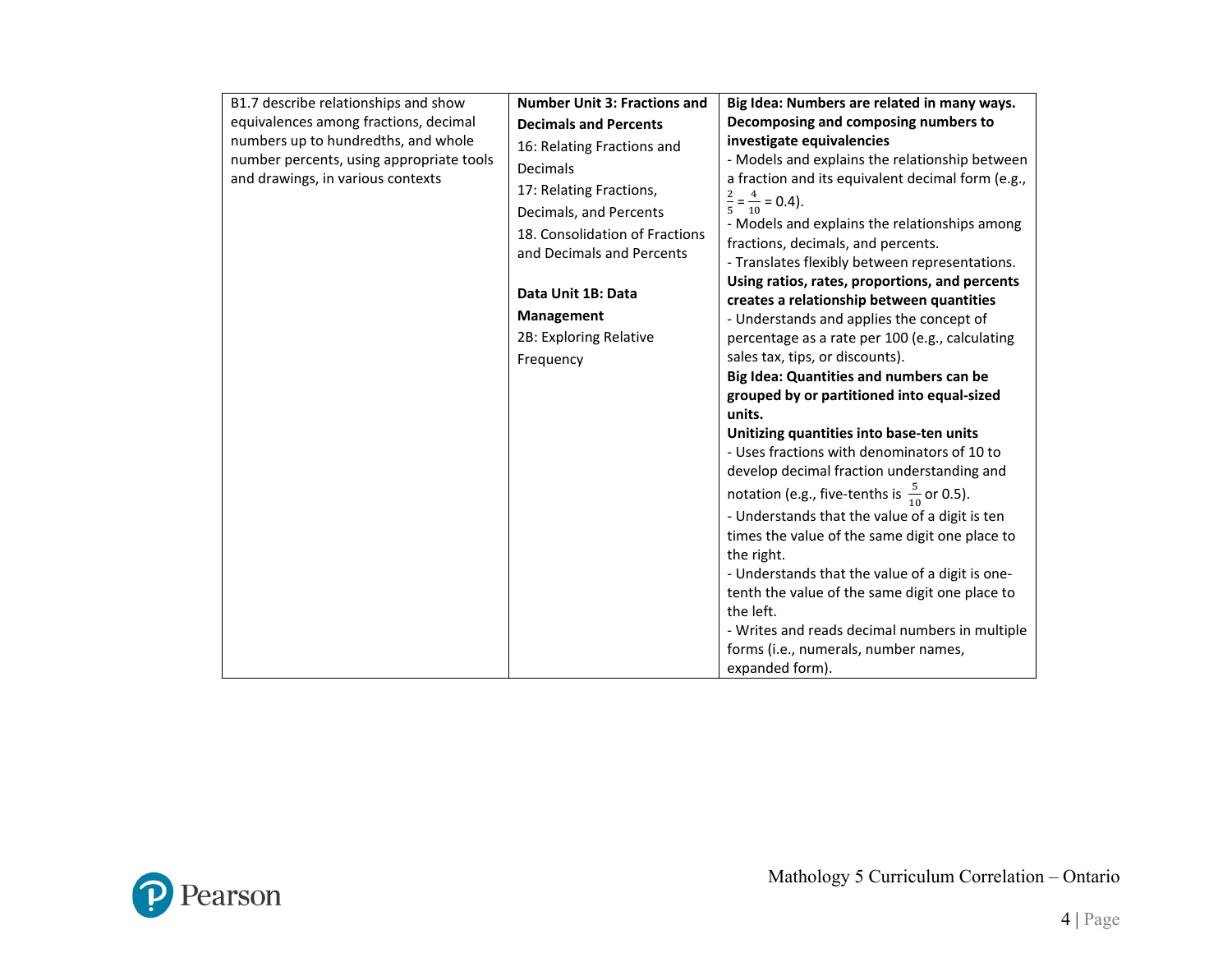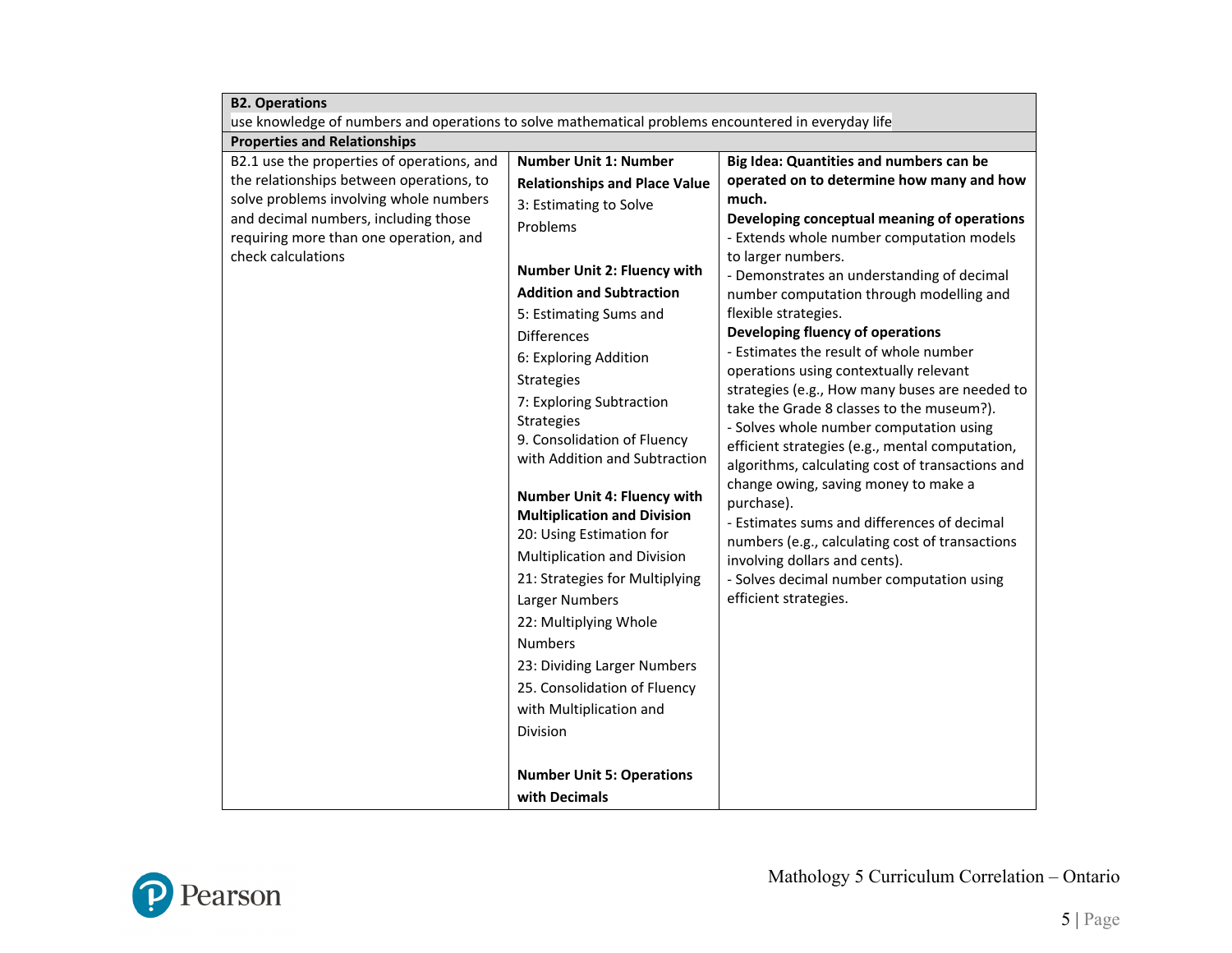|                                                                                                       | 26: Estimating Sums and                                                  |                                                                                      |
|-------------------------------------------------------------------------------------------------------|--------------------------------------------------------------------------|--------------------------------------------------------------------------------------|
|                                                                                                       | Differences with Decimals                                                |                                                                                      |
|                                                                                                       | 27: Adding with Decimal                                                  |                                                                                      |
|                                                                                                       | <b>Numbers</b>                                                           |                                                                                      |
|                                                                                                       | 28: Subtracting with Decimal                                             |                                                                                      |
|                                                                                                       | <b>Numbers</b>                                                           |                                                                                      |
|                                                                                                       | 32. Consolidation of                                                     |                                                                                      |
|                                                                                                       | <b>Operations with Decimals</b>                                          |                                                                                      |
|                                                                                                       | <b>Number Unit 6: Financial</b>                                          |                                                                                      |
|                                                                                                       | Literacy                                                                 |                                                                                      |
|                                                                                                       | 33: Exploring Taxes                                                      |                                                                                      |
|                                                                                                       | 34: Problem Solving with                                                 |                                                                                      |
|                                                                                                       | Money                                                                    |                                                                                      |
|                                                                                                       | 36: Finding Best Value (Unit                                             |                                                                                      |
|                                                                                                       | Rates)                                                                   |                                                                                      |
|                                                                                                       | 37: Designing a Basic Budget                                             |                                                                                      |
|                                                                                                       | 38: Consolidation of Financial                                           |                                                                                      |
|                                                                                                       | Literacy                                                                 |                                                                                      |
| <b>Math Facts</b>                                                                                     |                                                                          |                                                                                      |
| B2.2 recall and demonstrate multiplication<br>facts from $0 \times 0$ to $12 \times 12$ , and related | <b>Number Unit 4: Fluency with</b><br><b>Multiplication and Division</b> | Big Idea: Quantities and numbers can be<br>operated on to determine how many and how |
| division facts                                                                                        | 19: Relating Multiplication                                              | much.                                                                                |
|                                                                                                       | and Division Facts                                                       | Developing fluency of operations                                                     |
|                                                                                                       | 25. Consolidation of Fluency                                             | - Fluently recalls multiplication and division                                       |
|                                                                                                       | with Multiplication and                                                  | facts to 100.                                                                        |
|                                                                                                       | Division                                                                 |                                                                                      |
| <b>Mental Math</b>                                                                                    |                                                                          |                                                                                      |
| B2.3 use mental math strategies to                                                                    | <b>Number Unit 5: Operations</b>                                         | Big Idea: Quantities and numbers can be                                              |
| multiply whole numbers by 0.1 and 0.01,                                                               | with Decimals and Fractions                                              | operated on to determine how many and how                                            |
| and estimate sums and differences of                                                                  | 26: Estimating Sums and                                                  | much.                                                                                |
| decimal numbers up to hundredths, and                                                                 | Differences with Decimals                                                | Investigating number and arithmetic                                                  |
| explain the strategies used                                                                           | 31: Multiplication with 0.01                                             | properties                                                                           |
|                                                                                                       | and $0.1$                                                                | - Recognizes and generates equivalent                                                |
|                                                                                                       | 32. Consolidation of                                                     | numerical expressions using commutative and                                          |
|                                                                                                       |                                                                          | associative properties.                                                              |

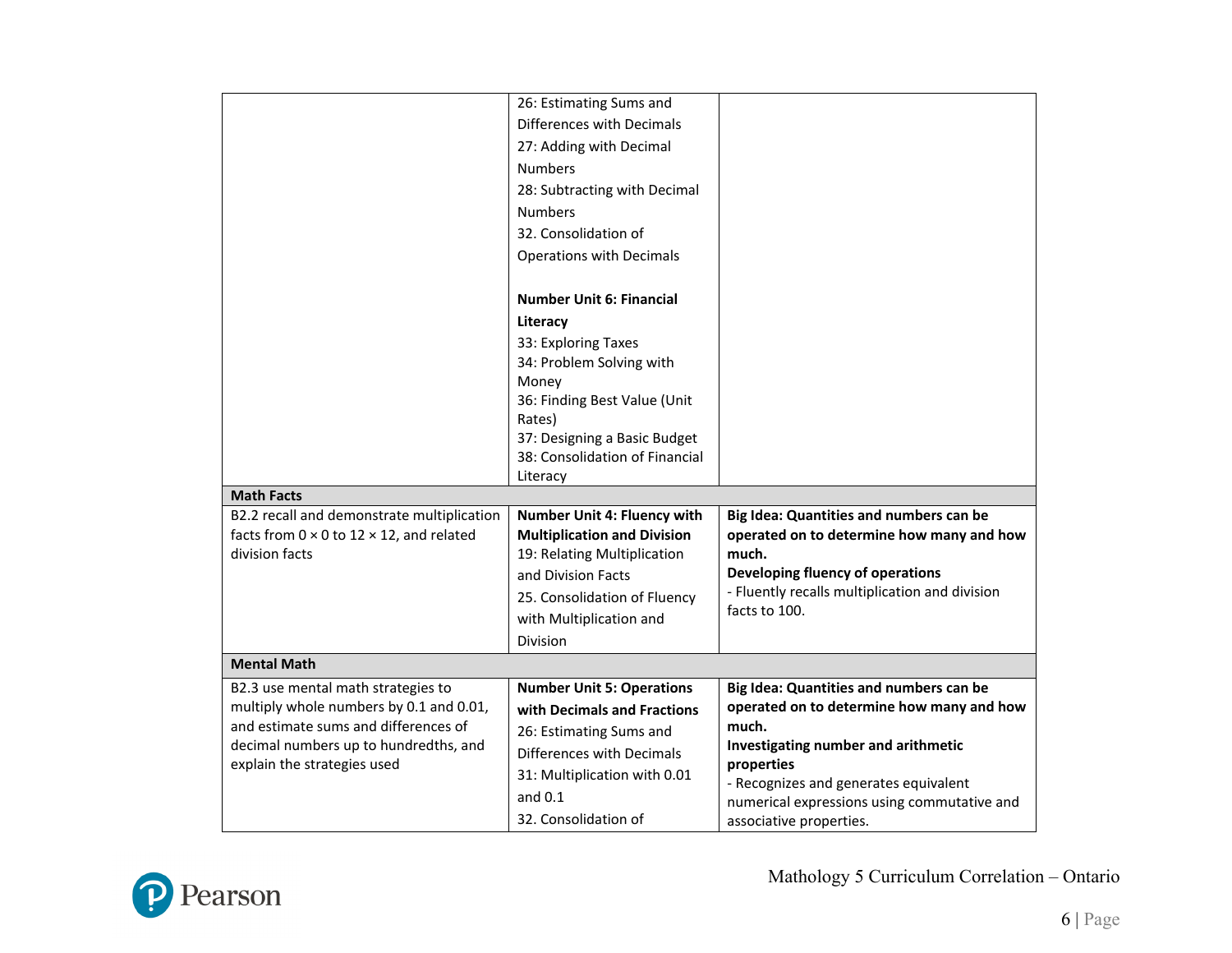|                                                                                                                                                                                                                                                  | Operations with Decimals and<br>Fractions                                                                                                                                                                                                                                                                                                                                                                                                                                                                       | - Understands operation relationships (e.g.,<br>inverse relationship between<br>multiplication/division, addition/subtraction).<br>- Understands the identity of operations (e.g., 5<br>$+ 0 = 5; 7 \times 1 = 7$ ).<br>Developing conceptual meaning of operations<br>- Demonstrates an understanding of decimal<br>number computation through modelling and<br>flexible strategies.<br>Developing fluency of operations<br>- Estimates sums and differences of decimal<br>numbers (e.g., calculating cost of transactions<br>involving dollars and cents).<br>- Solves decimal number computation using<br>efficient strategies.                                                                                                                                                                                                                                                                  |
|--------------------------------------------------------------------------------------------------------------------------------------------------------------------------------------------------------------------------------------------------|-----------------------------------------------------------------------------------------------------------------------------------------------------------------------------------------------------------------------------------------------------------------------------------------------------------------------------------------------------------------------------------------------------------------------------------------------------------------------------------------------------------------|-----------------------------------------------------------------------------------------------------------------------------------------------------------------------------------------------------------------------------------------------------------------------------------------------------------------------------------------------------------------------------------------------------------------------------------------------------------------------------------------------------------------------------------------------------------------------------------------------------------------------------------------------------------------------------------------------------------------------------------------------------------------------------------------------------------------------------------------------------------------------------------------------------|
| <b>Addition and Subtraction</b>                                                                                                                                                                                                                  |                                                                                                                                                                                                                                                                                                                                                                                                                                                                                                                 |                                                                                                                                                                                                                                                                                                                                                                                                                                                                                                                                                                                                                                                                                                                                                                                                                                                                                                     |
| B2.4 represent and solve problems<br>involving the addition and subtraction of<br>whole numbers that add up to no more<br>than 100 000, and of decimal numbers up<br>to hundredths, using appropriate tools,<br>strategies, including algorithms | <b>Number Unit 1: Number</b><br><b>Relationships and Place Value</b><br>3: Estimating to Solve<br>Problems<br>Number Unit 2: Fluency with<br><b>Addition and Subtraction</b><br>5: Estimating Sums and<br><b>Differences</b><br>6: Exploring Addition<br><b>Strategies</b><br>7: Exploring Subtraction<br>Strategies<br>9. Consolidation of Fluency<br>with Addition and Subtraction<br><b>Number Unit 5: Operations</b><br>with Decimals and Fractions<br>26: Estimating Sums and<br>Differences with Decimals | Big Idea: Quantities and numbers can be<br>operated on to determine how many and how<br>much.<br>Developing conceptual meaning of operations<br>- Extends whole number computation models<br>to larger numbers.<br>- Demonstrates an understanding of decimal<br>number computation through modelling and<br>flexible strategies.<br>Developing fluency of operations<br>- Estimates the result of whole number<br>operations using contextually relevant<br>strategies (e.g., How many buses are needed to<br>take the Grade 8 classes to the museum?).<br>- Solves whole number computation using<br>efficient strategies (e.g., mental computation,<br>algorithms, calculating cost of transactions and<br>change owing, saving money to make a<br>purchase).<br>- Estimates sums and differences of decimal<br>numbers (e.g., calculating cost of transactions<br>involving dollars and cents). |

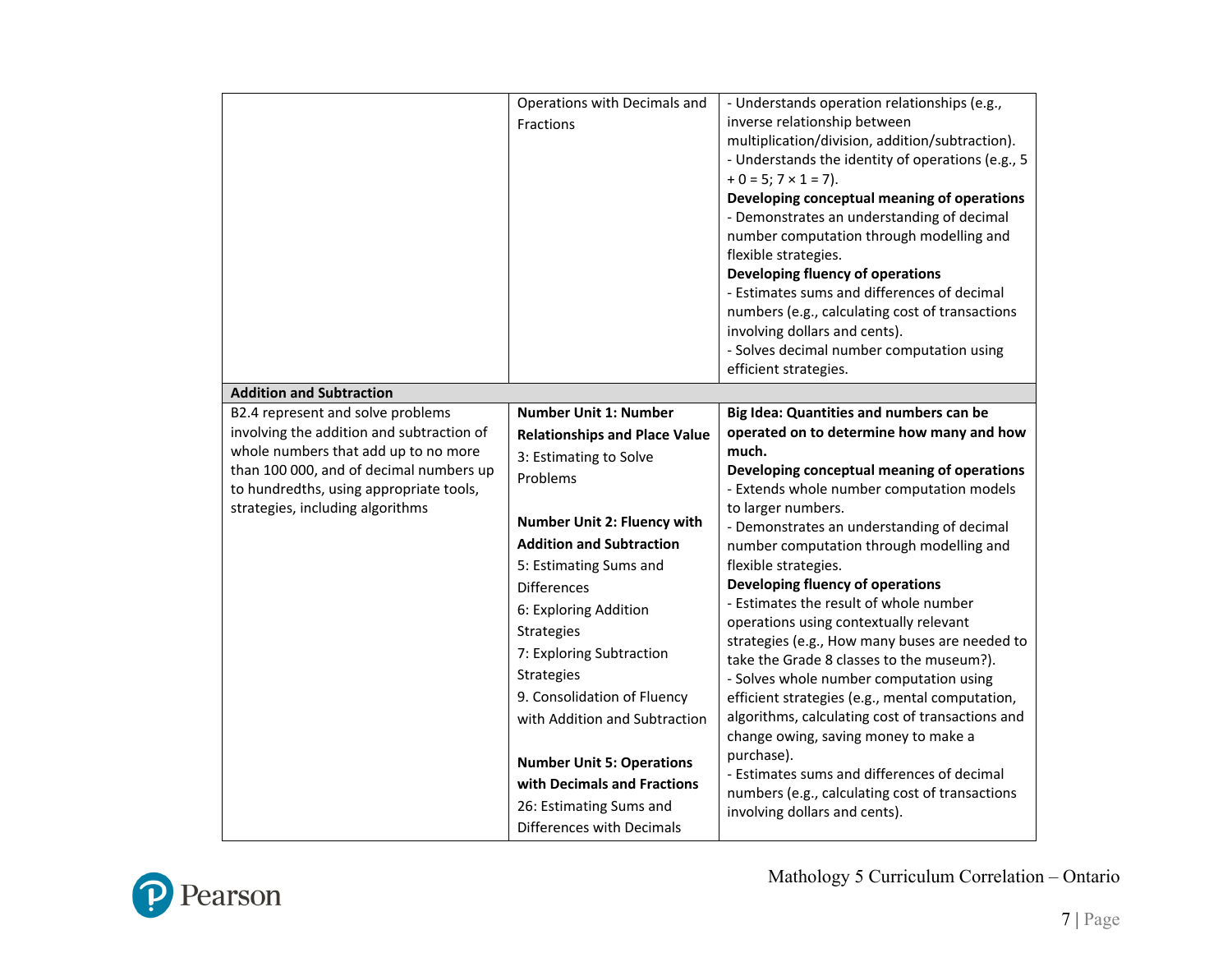|                                                                                                                                                                                                                              | 27: Adding with Decimal<br><b>Numbers</b><br>28: Subtracting with Decimal<br><b>Numbers</b><br>32. Consolidation of<br>Operations with Decimals and<br>Fractions                                                                                                                                   | - Solves decimal number computation using<br>efficient strategies.                                                                                                                                                                                                                                                                                                                                                                                          |
|------------------------------------------------------------------------------------------------------------------------------------------------------------------------------------------------------------------------------|----------------------------------------------------------------------------------------------------------------------------------------------------------------------------------------------------------------------------------------------------------------------------------------------------|-------------------------------------------------------------------------------------------------------------------------------------------------------------------------------------------------------------------------------------------------------------------------------------------------------------------------------------------------------------------------------------------------------------------------------------------------------------|
|                                                                                                                                                                                                                              | <b>Number Unit 6: Financial</b><br>Literacy<br>33: Exploring Taxes                                                                                                                                                                                                                                 |                                                                                                                                                                                                                                                                                                                                                                                                                                                             |
| B2.5 add and subtract fractions with like<br>denominators, in various contexts                                                                                                                                               | <b>Number Unit 5: Operations</b><br>with Decimals and Fractions<br>29: Adding and Subtracting<br><b>Fractions with Like</b><br>Denominators<br>32. Consolidation of<br>Operations with Decimals and<br>Fractions                                                                                   | Big Idea: Quantities and numbers can be<br>operated on to determine how many and how<br>much.<br>Developing conceptual meaning of operations<br>- Models and symbolizes fraction addition and<br>subtraction with like denominators (e.g., $\frac{2}{5} + \frac{1}{5}$ )<br>and where one denominator is a multiple of<br>the other (e.g., $\frac{2}{5} + \frac{3}{10}$ ).                                                                                  |
| <b>Multiplication and Division</b>                                                                                                                                                                                           |                                                                                                                                                                                                                                                                                                    |                                                                                                                                                                                                                                                                                                                                                                                                                                                             |
| B2.6 represent and solve problems<br>involving the multiplication of two-digit<br>whole numbers by two-digit whole<br>numbers, using the area model and using<br>algorithms, and make connections<br>between the two methods | Number Unit 4: Fluency with<br><b>Multiplication and Division</b><br>20: Using Estimation for<br>Multiplication and Division<br>21: Strategies for Multiplying<br>Larger Numbers<br>22: Multiplying Whole<br><b>Numbers</b><br>25. Consolidation of Fluency<br>with Multiplication and<br>Division | Big Idea: Quantities and numbers can be<br>operated on to determine how many and how<br>much.<br>Developing conceptual meaning of operations<br>- Extends whole number computation models<br>to larger numbers.<br>Developing fluency of operations<br>- Solves whole number computation using<br>efficient strategies (e.g., mental computation,<br>algorithms, calculating cost of transactions and<br>change owing, saving money to make a<br>purchase). |
| B2.7 represent and solve problems<br>involving the division of three-digit whole                                                                                                                                             | Number Unit 4: Fluency with<br><b>Multiplication and Division</b>                                                                                                                                                                                                                                  | Big Idea: Quantities and numbers can be<br>operated on to determine how many and how                                                                                                                                                                                                                                                                                                                                                                        |

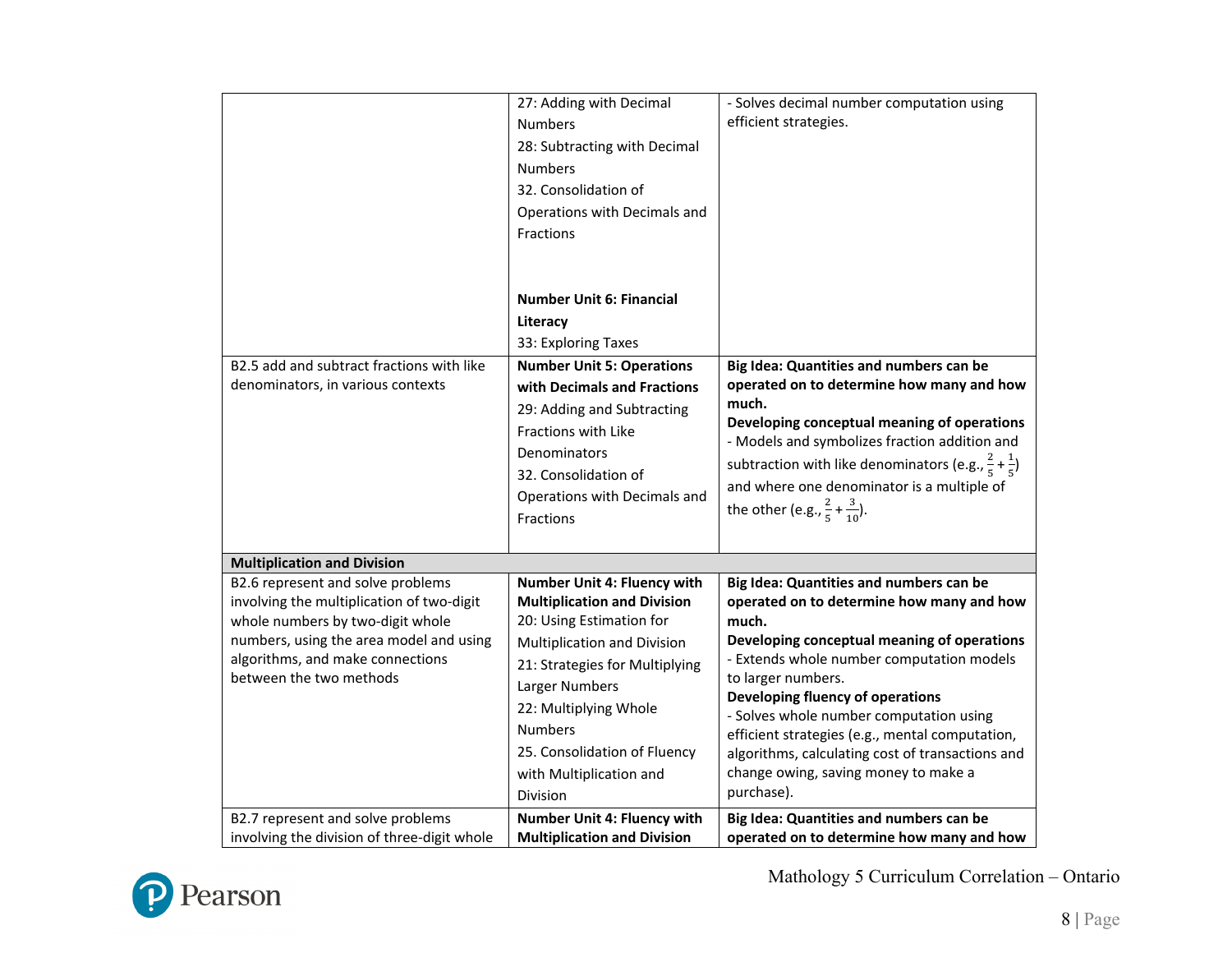| numbers by two-digit whole numbers,<br>using the area model and using<br>algorithms, and make connections<br>between the two methods, while<br>expressing any remainders appropriately | 20: Using Estimation for<br>Multiplication and Division<br>23: Dividing Larger Numbers<br>25. Consolidation of Fluency<br>with Multiplication and<br>Division                                  | much.<br>Developing conceptual meaning of operations<br>- Extends whole number computation models<br>to larger numbers.<br>- Models and develops meanings for division of<br>whole numbers that result in fractions.<br>Developing fluency of operations<br>- Solves whole number computation using<br>efficient strategies (e.g., mental computation,<br>algorithms, calculating cost of transactions and<br>change owing, saving money to make a<br>purchase).                                                                                                                 |
|----------------------------------------------------------------------------------------------------------------------------------------------------------------------------------------|------------------------------------------------------------------------------------------------------------------------------------------------------------------------------------------------|----------------------------------------------------------------------------------------------------------------------------------------------------------------------------------------------------------------------------------------------------------------------------------------------------------------------------------------------------------------------------------------------------------------------------------------------------------------------------------------------------------------------------------------------------------------------------------|
| B2.8 multiply and divide one-digit whole<br>numbers by unit fractions, using<br>appropriate tools and drawings                                                                         | <b>Number Unit 5: Operations</b><br>with Decimals and Fractions<br>30: Multiplication and Division<br>with Unit Fractions<br>32. Consolidation of<br>Operations with Decimals and<br>Fractions | Big Idea: Quantities and numbers can be<br>grouped by or partitioned into equal-sized<br>units.<br>Partitioning quantities to form fractions<br>- Understands the meaning of an $\frac{a}{b}$ fraction as a<br>multiple of the unit fraction $\frac{1}{b}$ (e.g., $\frac{3}{5}$ = 3 $\times \frac{1}{5}$ ).<br>- Understands the fraction $\frac{a}{b}$ as $a \div b$ .<br>- Continues to extend fraction understanding<br>to multiple contexts (e.g., sharing, division,<br>ratios).                                                                                            |
| B2.9 represent and create<br>equivalent ratios and rates, using a variety<br>of tools and models, in various contexts<br>C. Algebra                                                    | Number Unit 4: Fluency with<br><b>Multiplication and Division</b><br>24: Equivalent Ratios and<br>Rates<br>25. Consolidation of Fluency<br>with Multiplication and<br>Division                 | Big Idea: Numbers are related in many ways.<br>Using ratios, rates, proportions, and percents<br>creates a relationship between quantities<br>- Demonstrates multiplicative reasoning by<br>applying unit rates in whole number contexts<br>(e.g., If she earns \$12 per hour, how much will<br>she earn for 5 hours of work?).<br>- Understands the concept of ratio as a<br>relationship between two quantities (e.g., 3<br>wins to 2 losses).<br>- Understands and applies the concept of unit<br>rates (e.g., If 3 kg is \$5, how much is 1 kg, or<br>how many kg for \$1?). |

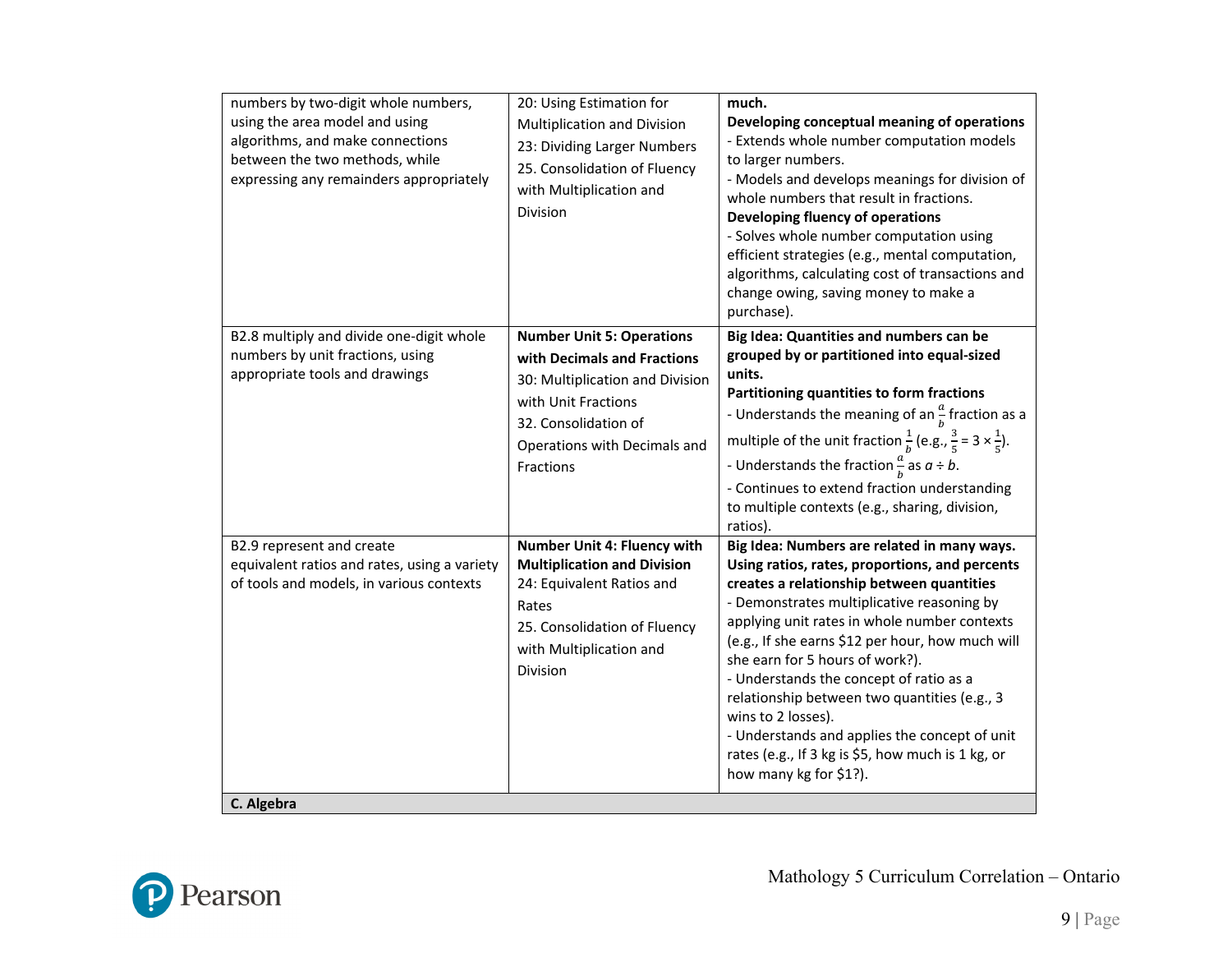| <b>C.1 Patterns and Relationships</b>                                                                                                  |                                                                                                                                                                                                        |                                                                                                                                                                                                                                                                                                                                                                                                                                                                                                                                                                                                                                                                                                                                                                                                                                 |
|----------------------------------------------------------------------------------------------------------------------------------------|--------------------------------------------------------------------------------------------------------------------------------------------------------------------------------------------------------|---------------------------------------------------------------------------------------------------------------------------------------------------------------------------------------------------------------------------------------------------------------------------------------------------------------------------------------------------------------------------------------------------------------------------------------------------------------------------------------------------------------------------------------------------------------------------------------------------------------------------------------------------------------------------------------------------------------------------------------------------------------------------------------------------------------------------------|
| identify, describe, extend, create, and make predictions about a variety of patterns, including those found in real-life contexts      |                                                                                                                                                                                                        |                                                                                                                                                                                                                                                                                                                                                                                                                                                                                                                                                                                                                                                                                                                                                                                                                                 |
| <b>Patterns</b>                                                                                                                        |                                                                                                                                                                                                        |                                                                                                                                                                                                                                                                                                                                                                                                                                                                                                                                                                                                                                                                                                                                                                                                                                 |
| C1.1 identify and describe repeating,<br>growing, and shrinking patterns, including<br>patterns found in real-life contexts            | <b>Patterning Unit 1: Patterning</b><br>1: Investigating Geometric<br>Patterns<br>2: Investigating Number<br>Patterns<br>3: Using Pattern Rules to Solve<br>Problems<br>4: Consolidation of Patterning | <b>Big Idea: Regularity and repetition form</b><br>patterns that can be generalized and<br>predicted mathematically.<br>Representing patterns, relations, and<br>functions<br>- Describes, generates, extends, translates, and<br>corrects number and shape patterns that<br>follow a predetermined rule.<br>Generalizing and analyzing patterns, relations,<br>and functions<br>- Explains the rule for numeric patterns<br>including the starting point and change (e.g.,<br>given: 16, 22, 28, 34,  Start at 16 and add 6<br>each time).<br>- Describes numeric and shape patterns using<br>words and numbers.                                                                                                                                                                                                               |
| C1.2 create and translate growing and<br>shrinking patterns using various<br>representations, including tables of values<br>and graphs | <b>Patterning Unit 1: Patterning</b><br>1: Investigating Geometric<br>Patterns<br>2: Investigating Number<br>Patterns<br>3: Using Pattern Rules to Solve<br>Problems<br>4: Consolidation of Patterning | <b>Big Idea: Regularity and repetition form</b><br>patterns that can be generalized and<br>predicted mathematically.<br>Representing patterns, relations, and<br>functions<br>- Describes, generates, extends, translates, and<br>corrects number and shape patterns that<br>follow a predetermined rule.<br>- Uses multiple approaches to model situations<br>involving repetition (i.e., repeating patterns)<br>and change (i.e., increasing/decreasing<br>patterns) (e.g., using objects, tables, graphs,<br>symbols, loops and nested loops in coding).<br>- Represents a numeric or shape pattern using<br>a table of values by pairing the term value with<br>the term number.<br>- Generates a visual model to represent a<br>simple number pattern.<br>Generalizing and analyzing patterns, relations,<br>and functions |

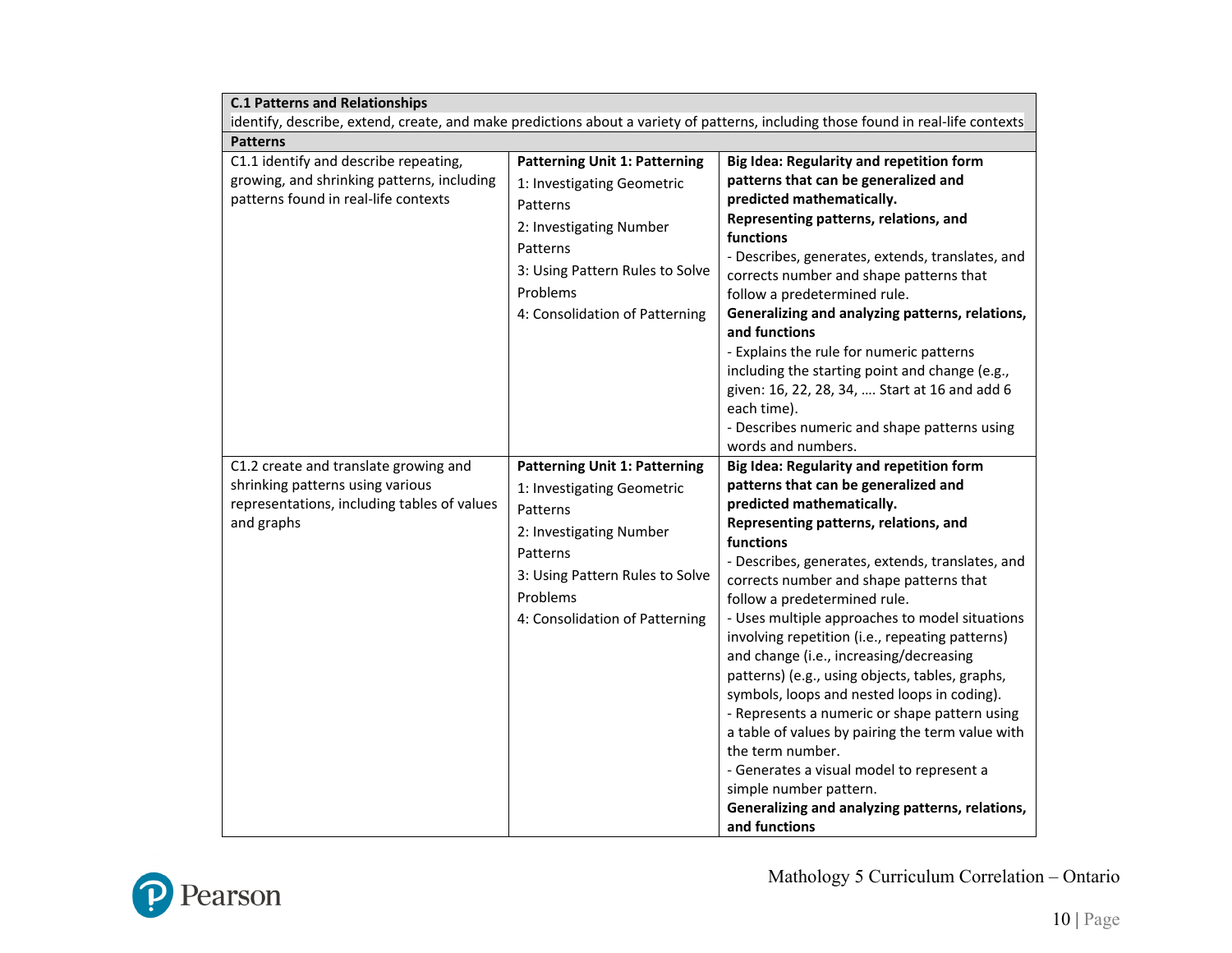|                                                                                                                                                                                     |                                                                                                                                                                                                        | - Explains the rule for numeric patterns<br>including the starting point and change.<br>- Describes numeric and shape patterns using<br>words and numbers.                                                                                                                                                                                                                                                                                                                                                                                                                                                                                                                                                   |
|-------------------------------------------------------------------------------------------------------------------------------------------------------------------------------------|--------------------------------------------------------------------------------------------------------------------------------------------------------------------------------------------------------|--------------------------------------------------------------------------------------------------------------------------------------------------------------------------------------------------------------------------------------------------------------------------------------------------------------------------------------------------------------------------------------------------------------------------------------------------------------------------------------------------------------------------------------------------------------------------------------------------------------------------------------------------------------------------------------------------------------|
| C1.3 determine pattern rules and use<br>them to extend patterns, make and justify<br>predictions, and identify missing elements<br>in repeating, growing, and shrinking<br>patterns | <b>Patterning Unit 1: Patterning</b><br>1: Investigating Geometric<br>Patterns<br>2: Investigating Number<br>Patterns<br>3: Using Pattern Rules to Solve<br>Problems<br>4. Consolidation of Patterning | Big Idea: Regularity and repetition form<br>patterns that can be generalized and<br>predicted mathematically.<br>Representing patterns, relations, and<br>functions<br>- Describes, generates, extends, translates, and<br>corrects number and shape patterns that<br>follow a predetermined rule.<br>Generalizing and analyzing patterns, relations,<br>and functions<br>- Explains the rule for numeric patterns<br>including the starting point and change (e.g.,<br>given: 16, 22, 28, 34,  Start at 16 and add 6<br>each time).<br>- Describes numeric and shape patterns using<br>words and numbers.<br>- Predicts the value of a given element in a<br>numeric or shape pattern, using pattern rules. |
| C1.4 create and describe patterns to<br>illustrate relationships among whole<br>numbers and decimal tenths and<br>hundredths                                                        | <b>Patterning Unit 1: Patterning</b><br>2: Investigating Number<br>Patterns<br>4. Consolidation of Patterning                                                                                          | Big Idea: Regularity and repetition form<br>patterns that can be generalized and<br>predicted mathematically.<br>Representing patterns, relations, and<br>functions<br>- Describes, generates, extends, translates, and<br>corrects number and shape patterns that<br>follow a predetermined rule.<br>Generalizing and analyzing patterns, relations,<br>and functions<br>- Describes numeric and shape patterns using<br>words and numbers.                                                                                                                                                                                                                                                                 |

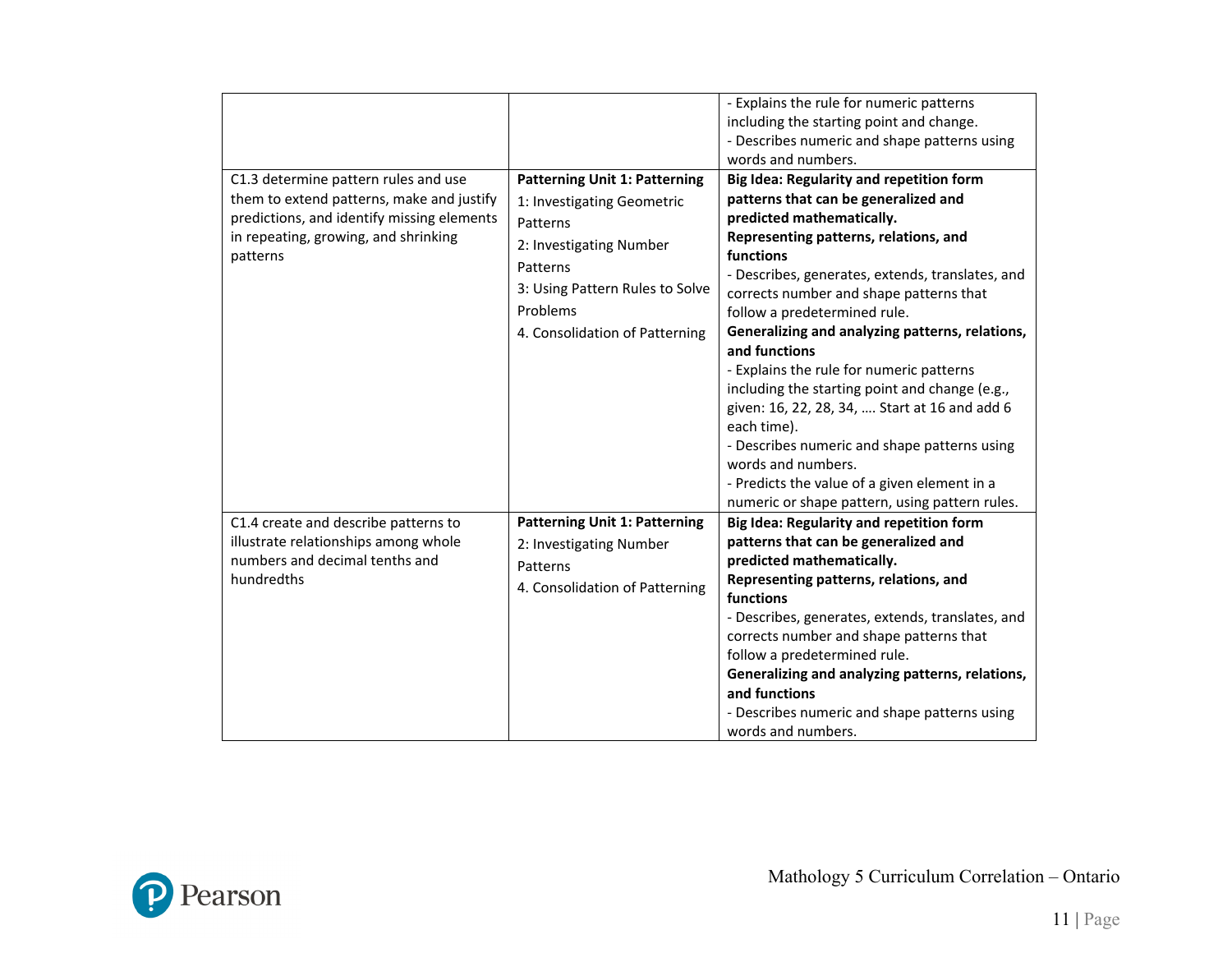## **C2. Equations and Inequalities**

demonstrate an understanding of variables, expressions, equalities, and inequalities, and apply this understanding in various contexts

| <b>Variables and Expressions</b>         |                                     |                                                            |
|------------------------------------------|-------------------------------------|------------------------------------------------------------|
| C2.1 translate among words, algebraic    | <b>Patterning Unit 2: Variables</b> | Big Idea: Patterns and relations can be                    |
| expressions, and visual representations  | and Equations                       | represented with symbols, equations, and                   |
| that describe equivalent relationships   | 5: Using Variables                  | expressions.                                               |
|                                          | 10. Consolidation of Variables      | Understanding equality and inequality,                     |
|                                          |                                     | building on generalized properties of numbers              |
|                                          | and Equations                       | and operations                                             |
|                                          |                                     | - Expresses a one-step mathematical problem                |
|                                          |                                     | as an equation using a symbol or letter to                 |
|                                          |                                     | represent an unknown number (e.g., Sena had                |
|                                          |                                     | some tokens and used four. She has seven left:             |
|                                          |                                     | $\Box - 4 = 7$ ).                                          |
|                                          |                                     | Using variables, algebraic expressions, and                |
|                                          |                                     | equations to represent mathematical                        |
|                                          |                                     | relations                                                  |
|                                          |                                     | - Understands an unknown quantity (i.e.,                   |
|                                          |                                     | variable) may be represented by a symbol or                |
|                                          |                                     | letter (e.g., $13 - \square = 8$ ; $4n = 12$ ).            |
|                                          |                                     | - Flexibly uses symbols and letters to represent           |
|                                          |                                     | unknown quantities in equations (e.g., knows               |
|                                          |                                     | that $4 + \square = 7$ ; $4 + x = 7$ ; and $4 + y = 7$ all |
|                                          |                                     | represent the same equation with $\Box$ , x, and y         |
|                                          |                                     | representing the same value).                              |
|                                          |                                     | - Interprets and writes algebraic expressions              |
|                                          |                                     | (e.g., 2n means two times a number;                        |
|                                          |                                     | subtracting a number from 7 can be written as              |
|                                          |                                     | $7 - n$ ).                                                 |
|                                          |                                     | - Understands a variable as a changing quantity            |
|                                          |                                     | (e.g., 5s, where s can be any value).                      |
| C2.2 evaluate algebraic expressions that | <b>Patterning Unit 2: Variables</b> | Big Idea: Assigning a unit to a continuous                 |
| involve whole numbers                    | and Equations                       | attribute allows us to measure and make                    |
|                                          | 5: Using Variables                  | comparisons.                                               |
|                                          | 10. Consolidation of Variables      | Understanding relationships among measured                 |
|                                          | and Equations                       | units                                                      |
|                                          |                                     | - Develops and generalizes strategies to                   |
|                                          |                                     | compute area and perimeter of rectangles.                  |

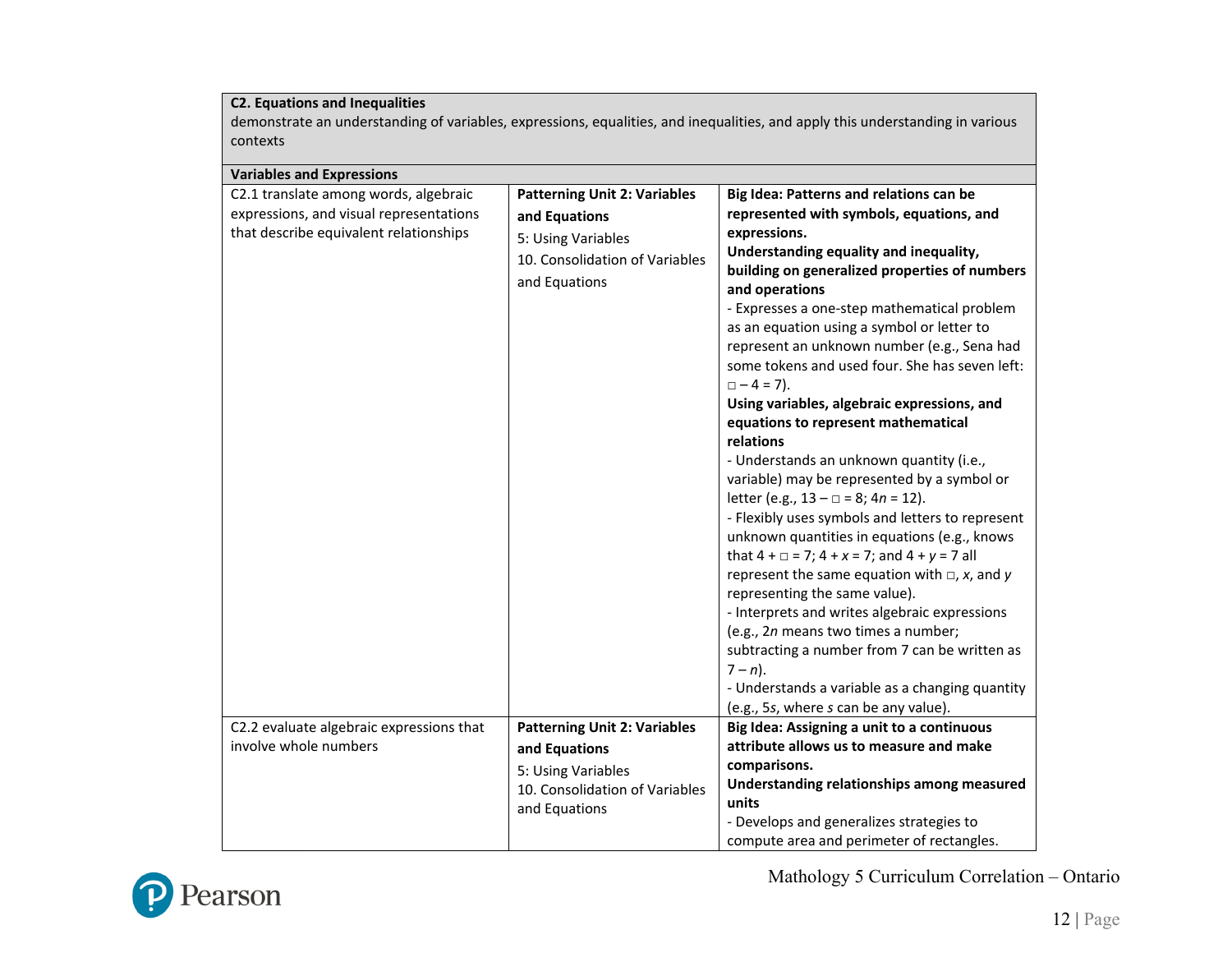|                                                                                                                     |                                     | - Develops and generalizes strategies to              |
|---------------------------------------------------------------------------------------------------------------------|-------------------------------------|-------------------------------------------------------|
|                                                                                                                     |                                     |                                                       |
|                                                                                                                     |                                     | compute area of triangles, quadrilaterals, and        |
|                                                                                                                     |                                     | other polygons (e.g., decomposing a                   |
|                                                                                                                     |                                     | parallelogram and rearranging to form a               |
|                                                                                                                     |                                     | rectangle).                                           |
| <b>Equalities and Inequalities</b>                                                                                  |                                     |                                                       |
| C2.3 solve equations that involve whole                                                                             | <b>Patterning Unit 2: Variables</b> | Big Idea: Patterns and relations can be               |
| numbers up to 100 in various contexts,                                                                              | and Equations                       | represented with symbols, equations, and              |
| and verify solutions                                                                                                | 6: Solving Addition and             | expressions.                                          |
|                                                                                                                     | <b>Subtraction Equations</b>        | Understanding equality and inequality,                |
|                                                                                                                     |                                     | building on generalized properties of numbers         |
|                                                                                                                     | 7: Solving Multiplication and       | and operations                                        |
|                                                                                                                     | <b>Division Equations</b>           | - Determines an unknown number in simple              |
|                                                                                                                     | 8: Using Equations to Solve         | one-step equations using different strategies         |
|                                                                                                                     | Problems                            | $(e.g., n \times 3 = 12; 13 - \square = 8).$          |
|                                                                                                                     | 10. Consolidation of Variables      | - Uses arithmetic properties to investigate and       |
|                                                                                                                     | and Equations                       | transform one-step addition and multiplication        |
|                                                                                                                     |                                     | equations (e.g., $5 + 4 = 9$ and $5 + a = 9$ have the |
|                                                                                                                     |                                     | same structure and can be rearranged in               |
|                                                                                                                     |                                     | similar ways to maintain equality: $4 + 5 = 9$ and    |
|                                                                                                                     |                                     | $a + 5 = 9$ ).                                        |
|                                                                                                                     |                                     | - Uses arithmetic properties to investigate and       |
|                                                                                                                     |                                     | transform one-step subtraction and division           |
|                                                                                                                     |                                     | equations (e.g., $12 - 5 = 7$ and $12 - b = 7$ have   |
|                                                                                                                     |                                     | the same structure and can be rearranged in           |
|                                                                                                                     |                                     | similar ways to maintain equality: $12 - 7 = 5$       |
|                                                                                                                     |                                     |                                                       |
|                                                                                                                     |                                     | and $12 - 7 = b$ ).                                   |
| C2.4 solve inequalities that involve one                                                                            | <b>Patterning Unit 2: Variables</b> |                                                       |
| operation and whole numbers up to 50,                                                                               | and Equations                       |                                                       |
| and verify and graph the solutions                                                                                  | 9: Solving and Graphing             |                                                       |
|                                                                                                                     | Inequalities                        |                                                       |
|                                                                                                                     | 10. Consolidation of Variables      |                                                       |
|                                                                                                                     | and Equations                       |                                                       |
|                                                                                                                     |                                     |                                                       |
| C3. Coding                                                                                                          |                                     |                                                       |
| solve problems and create computational representations of mathematical situations using coding concepts and skills |                                     |                                                       |
| <b>Coding Skills</b>                                                                                                |                                     |                                                       |

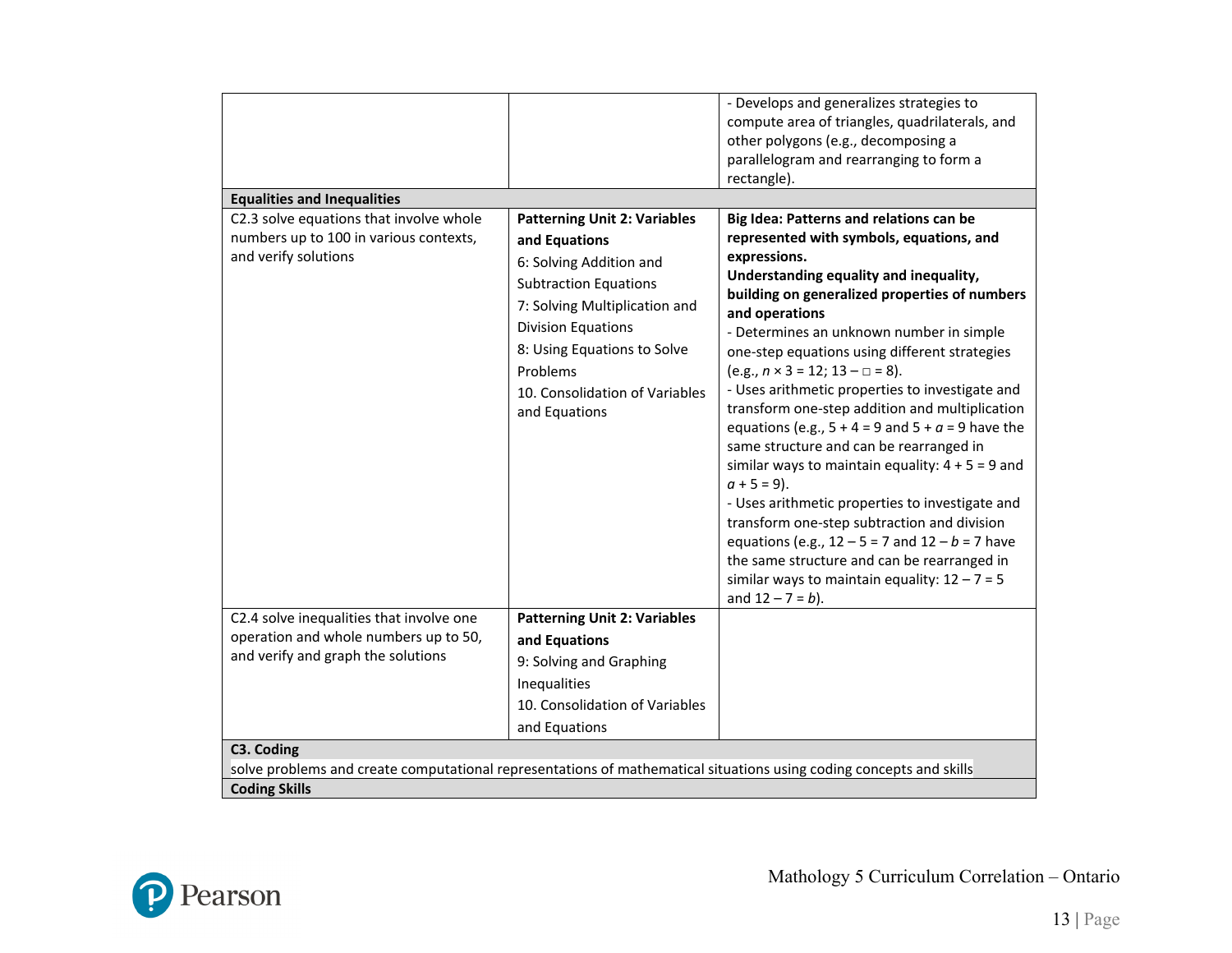| C3.1 solve problems and create            | <b>Patterning Unit 3: Coding</b> | Big Idea: Assigning a unit to a continuous       |
|-------------------------------------------|----------------------------------|--------------------------------------------------|
| computational representations of          | 11: Altering Dance Code          | attribute allows us to measure and make          |
| mathematical situations by writing and    | 12: Making Shapes                | comparisons.                                     |
| executing code, including code that       |                                  | Selecting and using units to estimate,           |
| involves conditional statements and other | 13: Classifying Triangles        | measure, construct, and make comparisons         |
| control structures                        | 14. Consolidation of Coding      | - Measures, constructs, and estimates angles     |
|                                           |                                  | using degrees.                                   |
|                                           |                                  | Big Idea: 2-D shapes and 3-D objects can be      |
|                                           |                                  | analyzed and classified in different ways by     |
|                                           |                                  | their attributes.                                |
|                                           |                                  | Investigating geometric attributes and           |
|                                           |                                  | properties of 2-D shapes and 3-D solids          |
|                                           |                                  | - Sorts, describes, constructs, and classifies   |
|                                           |                                  | polygons based on side attributes (e.g.,         |
|                                           |                                  | parallel, perpendicular, regular/irregular).     |
|                                           |                                  | - Understands angle as a geometric figure        |
|                                           |                                  | formed from two rays or line segments sharing    |
|                                           |                                  | a common endpoint.                               |
|                                           |                                  | Big Idea: Objects can be located in space and    |
|                                           |                                  | viewed from multiple perspectives.               |
|                                           |                                  | Locating and mapping objects in space            |
|                                           |                                  | - Develops understanding of a Cartesian plane    |
|                                           |                                  | as a coordinate system using perpendicular       |
|                                           |                                  | axes.                                            |
|                                           |                                  | - Plots and locates points on a Cartesian plane, |
|                                           |                                  | and relates the location to the two axes.        |
|                                           |                                  | (Limited to the first quadrant.)                 |
| C3.2 read and alter existing code,        | <b>Patterning Unit 3: Coding</b> | Big Idea: Assigning a unit to a continuous       |
| including code that involves conditional  | 11: Altering Dance Code          | attribute allows us to measure and make          |
| statements and other control structures,  | 12: Making Shapes                | comparisons.                                     |
| and describe how changes to the code      | 13: Classifying Triangles        | Selecting and using units to estimate,           |
| affect the outcomes                       | 14. Consolidation of Coding      | measure, construct and make comparisons          |
|                                           |                                  | - Measures, constructs, and estimates angles     |
|                                           |                                  | using degrees.                                   |
|                                           |                                  | Big Idea: 2-D shapes and 3-D objects can be      |
|                                           |                                  | analyzed and classified in different ways by     |
|                                           |                                  | their attributes.                                |
|                                           |                                  | Investigating geometric attributes and           |
|                                           |                                  | properties of 2-D shapes and 3-D solids          |

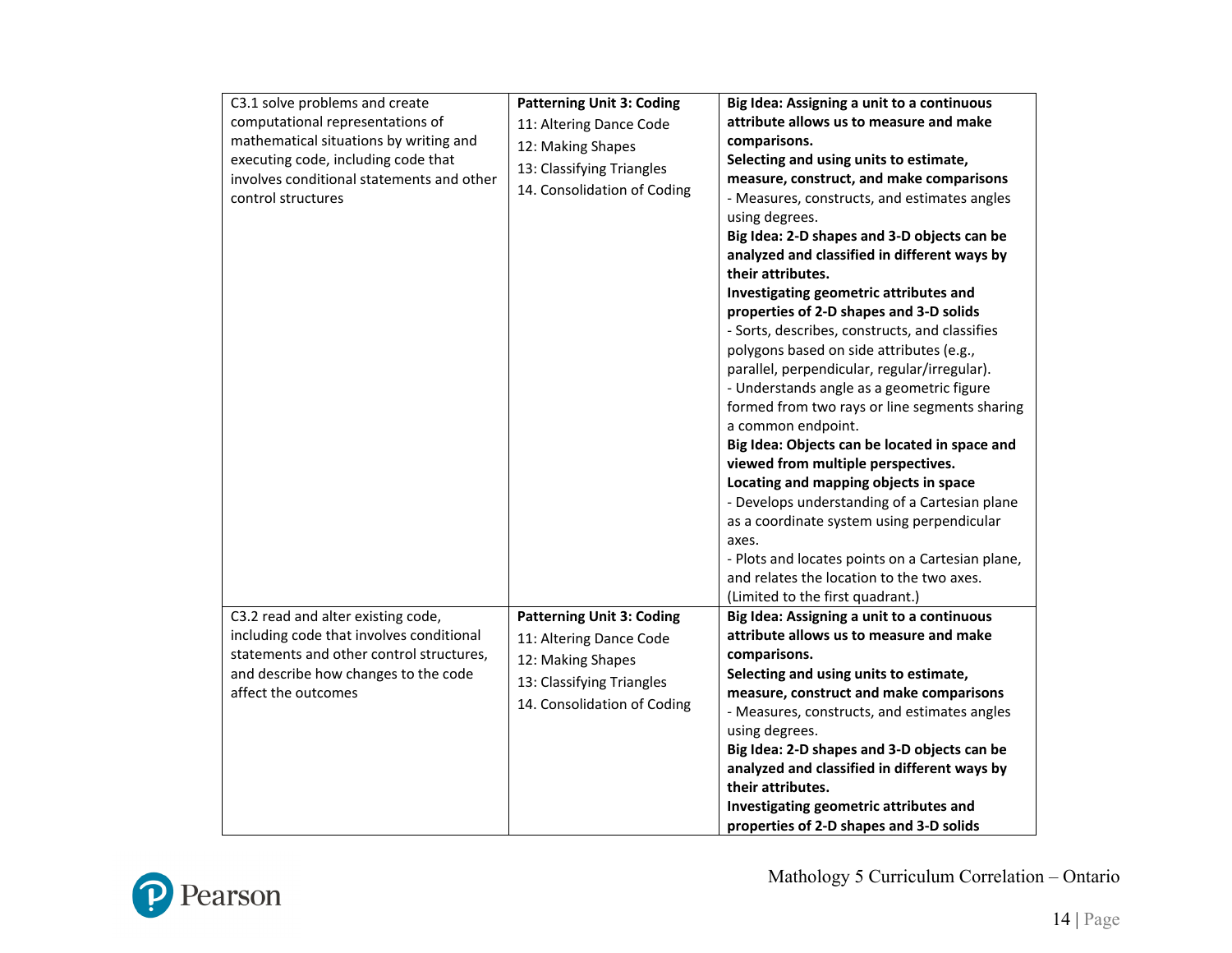|                                                                                                                                                                                                                                                                                                                                                                                                           |                                                                                                                                                                                                                                                                                                                                    | - Sorts, describes, constructs, and classifies<br>polygons based on side attributes (e.g.,<br>parallel, perpendicular, regular/irregular).<br>- Understands angle as a geometric figure<br>formed from two rays or line segments sharing<br>a common endpoint.<br>Big Idea: Objects can be located in space and<br>viewed from multiple perspectives.<br>Locating and mapping objects in space<br>- Develops understanding of a Cartesian plane<br>as a coordinate system using perpendicular<br>axes.<br>- Plots and locates points on a Cartesian plane,<br>and relates the location to the two axes.<br>(Limited to the first quadrant.) |
|-----------------------------------------------------------------------------------------------------------------------------------------------------------------------------------------------------------------------------------------------------------------------------------------------------------------------------------------------------------------------------------------------------------|------------------------------------------------------------------------------------------------------------------------------------------------------------------------------------------------------------------------------------------------------------------------------------------------------------------------------------|---------------------------------------------------------------------------------------------------------------------------------------------------------------------------------------------------------------------------------------------------------------------------------------------------------------------------------------------------------------------------------------------------------------------------------------------------------------------------------------------------------------------------------------------------------------------------------------------------------------------------------------------|
| <b>C4. Mathematical Modelling</b>                                                                                                                                                                                                                                                                                                                                                                         |                                                                                                                                                                                                                                                                                                                                    |                                                                                                                                                                                                                                                                                                                                                                                                                                                                                                                                                                                                                                             |
| Apply the process of mathematical modelling to represent, analyse, make predictions, and provide insight into real-life<br>situations                                                                                                                                                                                                                                                                     |                                                                                                                                                                                                                                                                                                                                    |                                                                                                                                                                                                                                                                                                                                                                                                                                                                                                                                                                                                                                             |
| This overall expectation has no specific<br>expectations. Mathematical modelling is<br>an iterative and interconnected process<br>that is applied to various contexts,<br>allowing students to bring in learning from<br>other strands. Students' demonstration of<br>the process of mathematical modelling, as<br>they apply concepts and skills learned in<br>other strands, is assessed and evaluated. | <b>Number</b><br>3: Estimating to Solve<br>7: Exploring Subtraction<br><b>Strategies</b><br>10: Equivalent Fractions<br>20: Using Estimation for<br><b>Multiplication and Division</b><br>27: Adding with Decimal<br><b>Numbers</b><br>30: Multiplication and Division<br>with Unit Fractions<br>34: Problem Solving with<br>Money |                                                                                                                                                                                                                                                                                                                                                                                                                                                                                                                                                                                                                                             |
|                                                                                                                                                                                                                                                                                                                                                                                                           | Patterning<br>3: Using Pattern Rules to Solve<br>Problems                                                                                                                                                                                                                                                                          |                                                                                                                                                                                                                                                                                                                                                                                                                                                                                                                                                                                                                                             |

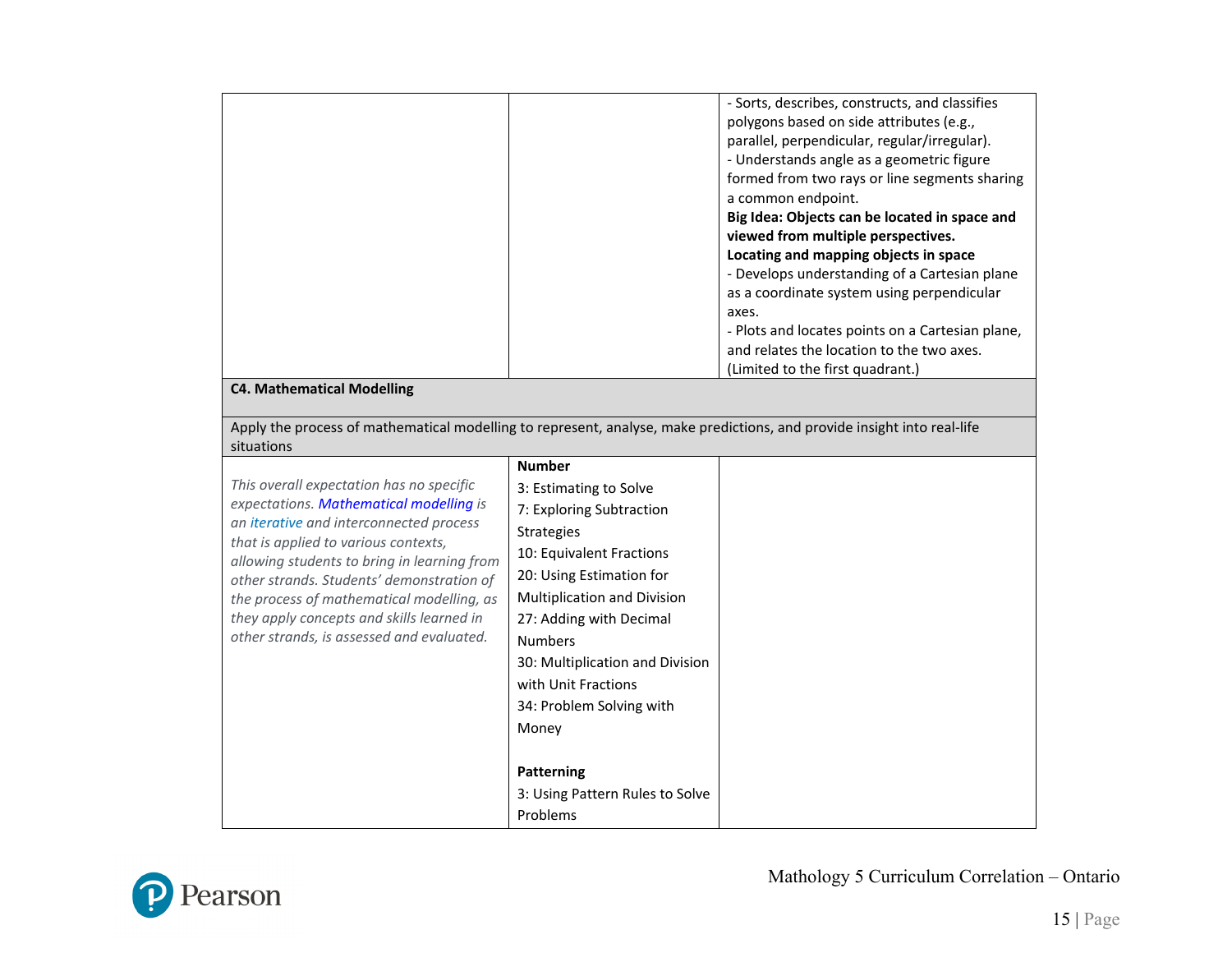|                                            | 8 Using Equations to Solve      |                                                                                                                        |
|--------------------------------------------|---------------------------------|------------------------------------------------------------------------------------------------------------------------|
|                                            | Problems                        |                                                                                                                        |
|                                            | 11: Altering Dance Code         |                                                                                                                        |
|                                            |                                 |                                                                                                                        |
|                                            | <b>Measurement</b>              |                                                                                                                        |
|                                            | 4: Relating the Perimeter and   |                                                                                                                        |
|                                            | Area of Rectangles              |                                                                                                                        |
|                                            | 8: Investigating Capacity       |                                                                                                                        |
|                                            |                                 |                                                                                                                        |
|                                            | <b>Data Management</b>          |                                                                                                                        |
|                                            | 4: Analyzing Graphs             |                                                                                                                        |
|                                            | 6: Conducting Experiments       |                                                                                                                        |
| D. Data                                    |                                 |                                                                                                                        |
| D.1 Data Literacy                          |                                 |                                                                                                                        |
|                                            |                                 | manage, analyse, and use data to make convincing arguments and informed decisions, in various contexts drawn from real |
| life                                       |                                 |                                                                                                                        |
| <b>Data Collection and Organization</b>    |                                 |                                                                                                                        |
| D1.1 explain the importance of             | <b>Data Management Unit 1B:</b> | <b>Big Idea: Formulating questions, collecting</b>                                                                     |
| various sampling techniques for collecting | <b>Data Management</b>          | data, and consolidating data in visual and                                                                             |
| a sample of data that is representative of | 1: Collecting and Organizing    | graphical displays help us understand, predict,                                                                        |
| a population                               | Data                            | and interpret situations that involve                                                                                  |
|                                            | 7: Consolidation of Data        | uncertainty, variability, and randomness.                                                                              |
|                                            | Management                      | Collecting data and organizing it into                                                                                 |
|                                            |                                 | categories                                                                                                             |
|                                            |                                 | - Constructs data organizers to support data                                                                           |
|                                            |                                 | collection (e.g., creates tally chart or line plot<br>on a grid to collect survey data).                               |
|                                            |                                 | - Selects and justifies an appropriate method of                                                                       |
|                                            |                                 | data collection (e.g., experiment, observation,                                                                        |
|                                            |                                 | survey) based on question posed.                                                                                       |
| D1.2 collect data, using appropriate       | <b>Data Management Unit 1B:</b> | <b>Big Idea: Formulating questions, collecting</b>                                                                     |
| sampling techniques as needed, to          | <b>Data Management</b>          | data, and consolidating data in visual and                                                                             |
| answer questions of interest about a       | 1: Collecting and Organizing    |                                                                                                                        |
|                                            |                                 | graphical displays help us understand, predict,                                                                        |
| population, and organize the data          | Data                            | and interpret situations that involve                                                                                  |
| in relative-frequency tables               | 2: Exploring Relative-          | uncertainty, variability, and randomness.                                                                              |
|                                            | <b>Frequency Tables</b>         | Collecting data and organizing it into                                                                                 |

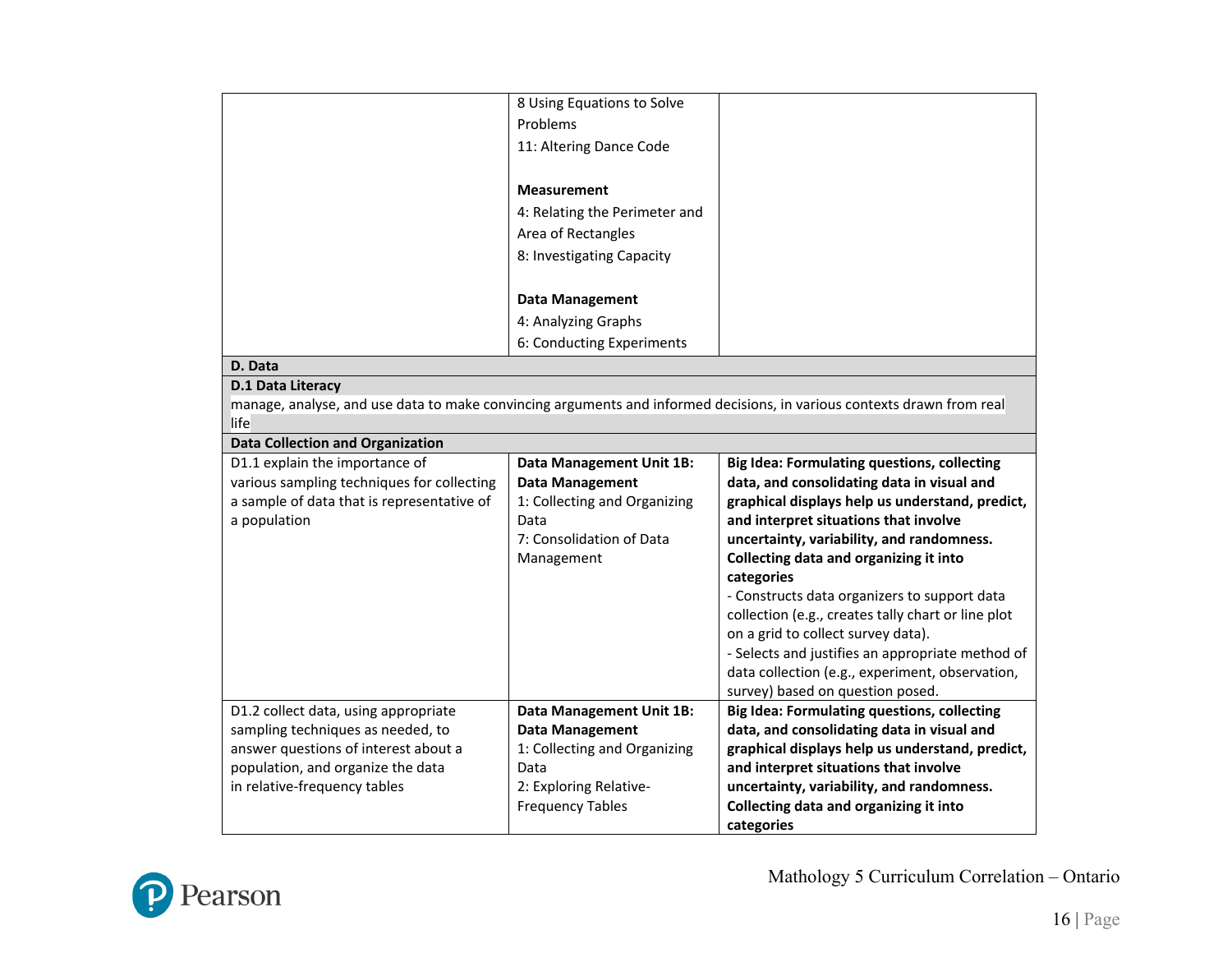| 5: Measures of Central   | - Constructs data organizers to support data       |
|--------------------------|----------------------------------------------------|
| Tendency                 | collection (e.g., creates tally chart or line plot |
| 7: Consolidation of Data | on a grid to collect survey data).                 |
| Management               | - Selects and justifies an appropriate method of   |
|                          | data collection (e.g., experiment, observation,    |
|                          | survey) based on question posed.                   |
|                          | Creating graphical displays of collected data      |
|                          | - Visually represents two or more data sets        |
|                          | (e.g., double bar chart, stacked bar graph,        |
|                          | multi-line graph, multi-column table).             |

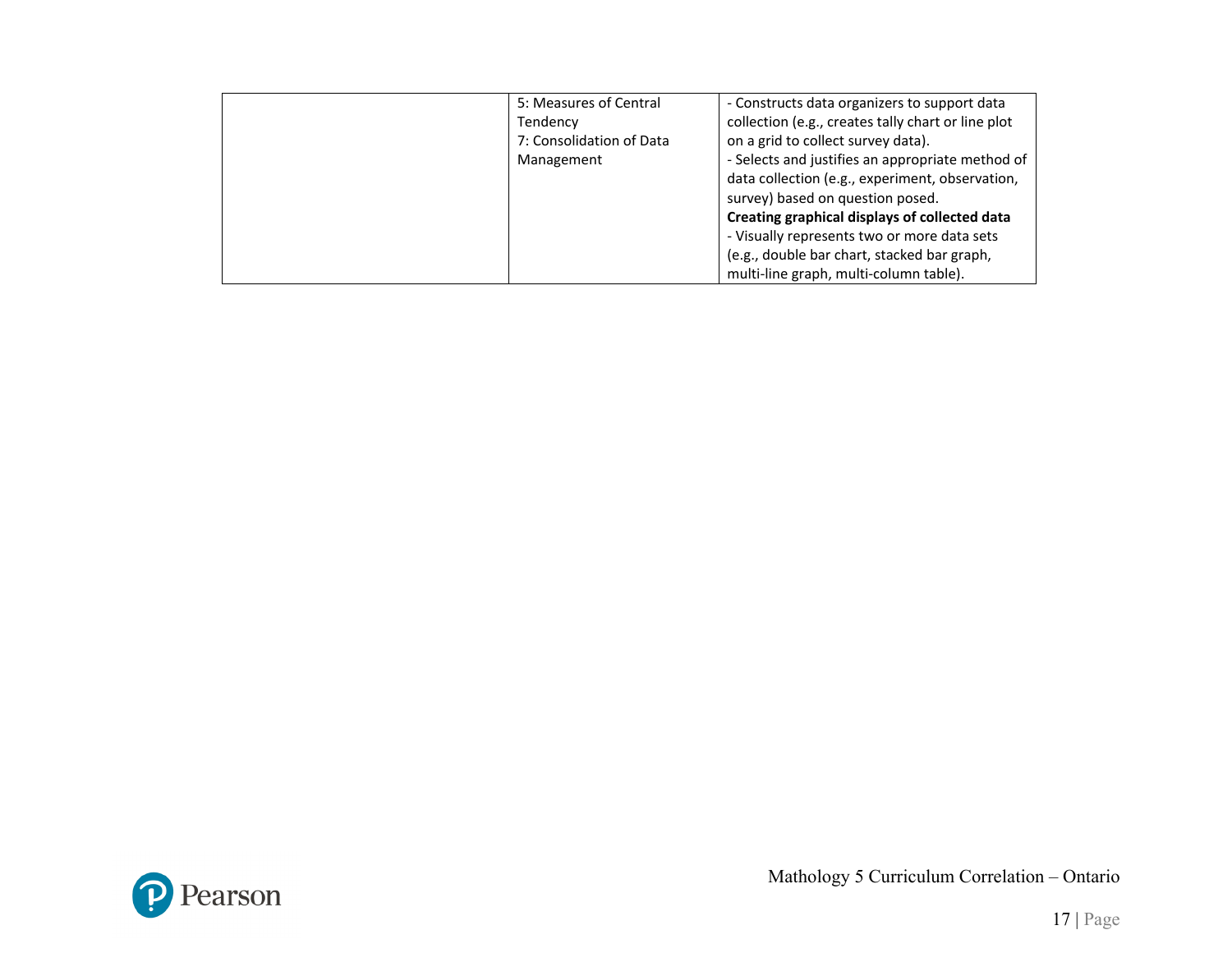| <b>Data Visualization</b>                    |                                 |                                                                   |
|----------------------------------------------|---------------------------------|-------------------------------------------------------------------|
| D1.3 select from among a variety of          | Data Management Unit 1B:        | <b>Big Idea: Formulating questions, collecting</b>                |
| graphs, including stacked-bar graphs, the    | <b>Data Management</b>          | data, and consolidating data in visual and                        |
| type of graph best suited to represent       | 3: Exploring Stacked-Bar        | graphical displays help us understand, predict,                   |
| various sets of data; display the data in    | Graphs                          | and interpret situations that involve                             |
| the graphs with proper sources, titles, and  | 7: Consolidation of Data        | uncertainty, variability, and randomness.                         |
| labels, and appropriate scales; and justify  | Management                      | Creating graphical displays of collected data                     |
| their choice of graph                        |                                 | - Creates charts and graphs with appropriate                      |
|                                              |                                 | titles and labels to represent data collected                     |
|                                              |                                 | (e.g., bar graph, line plot, pictograph, stem-<br>and-leaf plot). |
|                                              |                                 | - Chooses and justifies appropriate visual                        |
|                                              |                                 | representations for displaying discrete (e.g.,                    |
|                                              |                                 | bar graph) and continuous (e.g., line graph)                      |
|                                              |                                 | data.                                                             |
|                                              |                                 | - Visually represents two or more data sets                       |
|                                              |                                 | (e.g., double bar chart, stacked bar graph,                       |
|                                              |                                 | multi-line graph, multi-column table).                            |
| D1.4 create an infographic about a data      | <b>Data Management Unit 1B:</b> | <b>Big Idea: Formulating questions, collecting</b>                |
| set, representing the data in appropriate    | <b>Data Management</b>          | data, and consolidating data in visual and                        |
| ways, including in relative-frequency        | 6: Creating an Infographic      | graphical displays help us understand, predict,                   |
| tables and stacked-bar graphs, and           | 7: Consolidation of Data        | and interpret situations that involve                             |
| incorporating any other relevant             | Management                      | uncertainty, variability, and randomness.                         |
| information that helps to tell a story about |                                 | Creating graphical displays of collected data                     |
| the data                                     |                                 | - Creates charts and graphs with appropriate                      |
|                                              |                                 | titles and labels to represent data collected                     |
|                                              |                                 | (e.g., bar graph, line plot, pictograph, stem-                    |
|                                              |                                 | and-leaf plot).                                                   |
|                                              |                                 | - Chooses and justifies appropriate visual                        |
|                                              |                                 | representations for displaying discrete (e.g.,                    |
|                                              |                                 | bar graph) and continuous (e.g., line graph)                      |
|                                              |                                 | data.                                                             |
|                                              |                                 | - Visually represents two or more data sets                       |
|                                              |                                 | (e.g., double bar chart, stacked bar graph,                       |
|                                              |                                 | multi-line graph, multi-column table).                            |

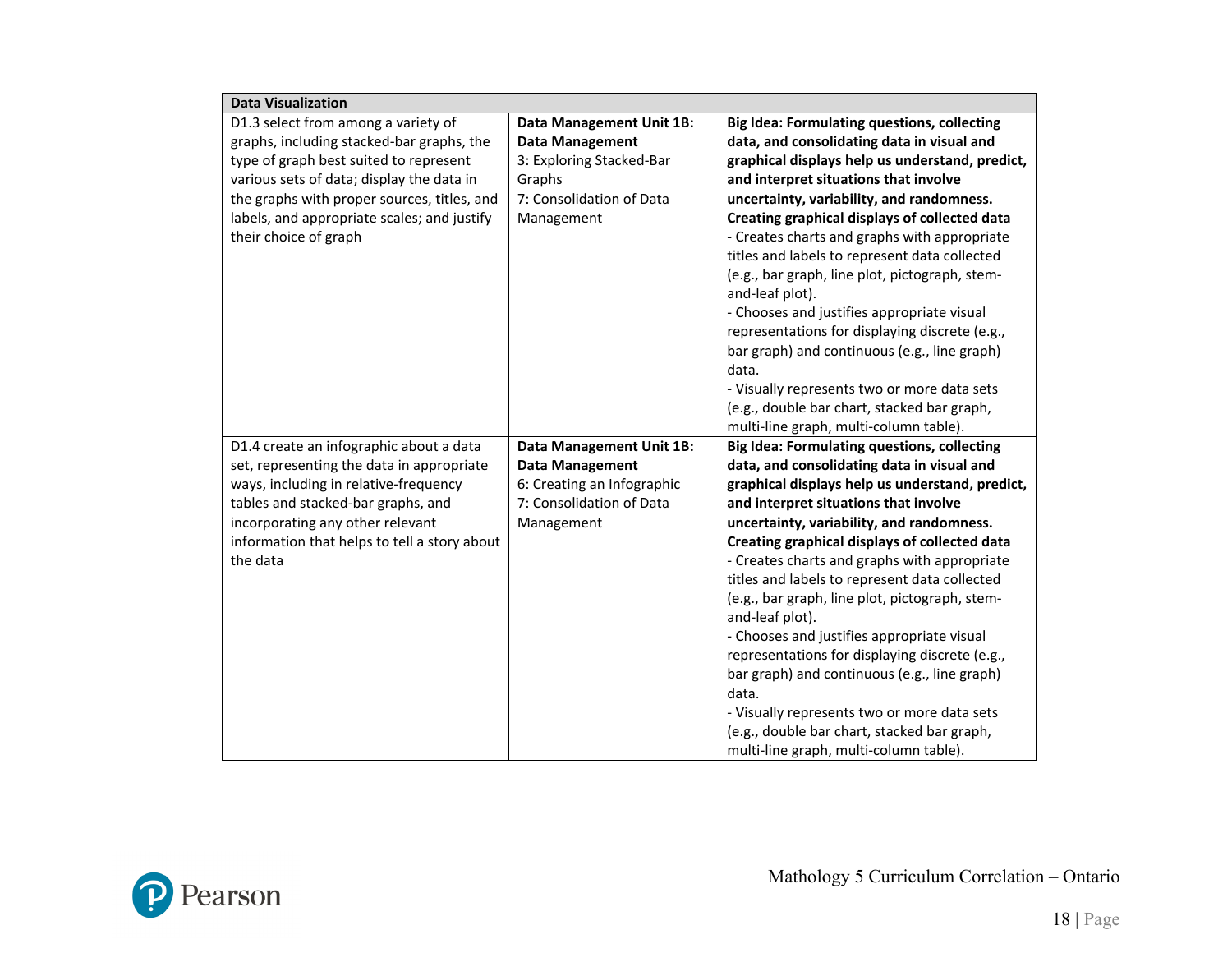| <b>Data Analysis</b>                                                                                                                                                                                                                                                                                             |                                                                                                                                                                                                |                                                                                                                                                                                                                                                                                                                                                                                                                                                                                                                                                                                                                                                                                                                                                                                                                                                                                                                                                                                                                                                                                                                                                             |
|------------------------------------------------------------------------------------------------------------------------------------------------------------------------------------------------------------------------------------------------------------------------------------------------------------------|------------------------------------------------------------------------------------------------------------------------------------------------------------------------------------------------|-------------------------------------------------------------------------------------------------------------------------------------------------------------------------------------------------------------------------------------------------------------------------------------------------------------------------------------------------------------------------------------------------------------------------------------------------------------------------------------------------------------------------------------------------------------------------------------------------------------------------------------------------------------------------------------------------------------------------------------------------------------------------------------------------------------------------------------------------------------------------------------------------------------------------------------------------------------------------------------------------------------------------------------------------------------------------------------------------------------------------------------------------------------|
| D1.5 determine the mean and<br>the median and identify the mode(s), if<br>any, for various data sets involving whole<br>numbers and decimal numbers, and<br>explain what each of these measures<br>indicates about the data                                                                                      | Data Management Unit 1B:<br><b>Data Management</b><br>5: Measures of Central<br>Tendency<br>7. Consolidation of Data<br>Management                                                             | <b>Big Idea: Formulating questions, collecting</b><br>data, and consolidating data in visual and<br>graphical displays help us understand, predict,<br>and interpret situations that involve<br>uncertainty, variability, and randomness.<br>Reading and interpreting data displays and<br>analyzing variability<br>- Visualizes and determines the median value<br>as a middle measure representing a whole data<br>set.<br>- Visualizes and determines the mean of a data<br>set.<br>- Understands that measures of central<br>tendency (i.e., mode, median, mean) are<br>summary measures that represent all values in<br>a data set with a single number (i.e., most<br>frequent value; middle value; balance point of<br>values).<br>- Understands and describes the difference<br>between the central tendency values (i.e.,<br>mode, median, mean) and explores which<br>measure is most appropriate for the data<br>collected.<br>Using the language and tools of chance to<br>describe and predict events<br>- Describes data using frequency counts (e.g., 5<br>people chose peppermint) and modal value<br>(e.g., dogs are the most common pet). |
| D1.6 analyse different sets of data<br>presented in various ways, including in<br>stacked-bar graphs and in misleading<br>graphs, by asking and answering questions<br>about the data, challenging preconceived<br>notions, and drawing conclusions, then<br>make convincing arguments and informed<br>decisions | <b>Data Management Unit 1B:</b><br><b>Data Management</b><br>3: Exploring Stacked Bar<br>Graphs<br>4: Analyzing Graphs<br>6: Creating an Infographic<br>7. Consolidation of Data<br>Management | <b>Big Idea: Formulating questions, collecting</b><br>data, and consolidating data in visual and<br>graphical displays help us understand, predict,<br>and interpret situations that involve<br>uncertainty, variability, and randomness.<br>Drawing conclusions by making inferences<br>and justifying decisions based on data<br>collected<br>- Draws conclusions based on data presented.<br>- Uses inferences to make predictions about                                                                                                                                                                                                                                                                                                                                                                                                                                                                                                                                                                                                                                                                                                                 |

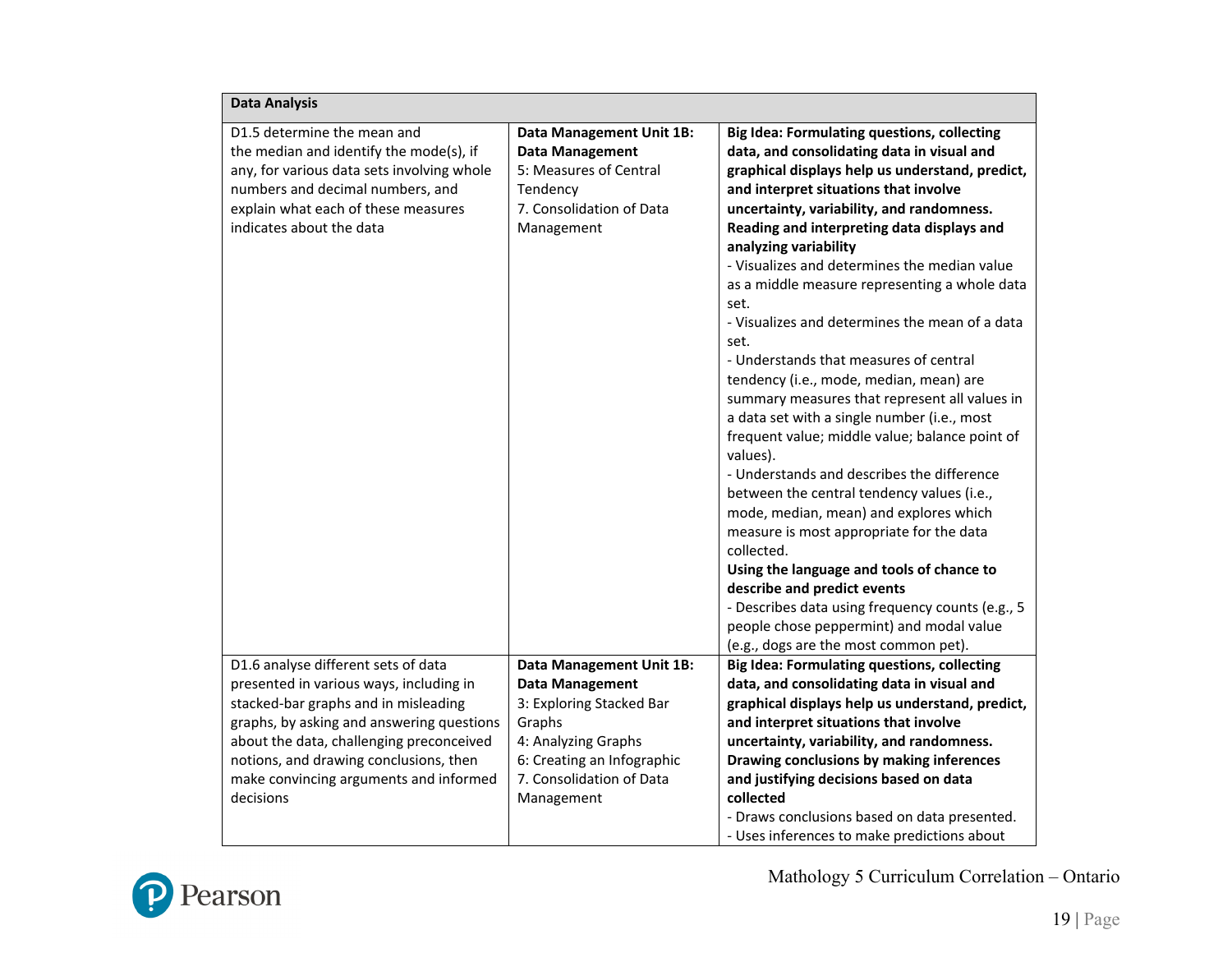| <b>D2. Probability</b><br>describe the likelihood that events will happen, and use that information to make predictions                                                                |                                                                                                                                                               | future events (e.g., Would the pictograph of<br>shoe types look the same every day?).<br>- Interprets the results of data presented<br>graphically from primary (e.g., class survey)<br>and secondary (e.g., online news report)<br>sources.                                                                                                                                                                                                                                                                                                                                                                                                                                                   |
|----------------------------------------------------------------------------------------------------------------------------------------------------------------------------------------|---------------------------------------------------------------------------------------------------------------------------------------------------------------|------------------------------------------------------------------------------------------------------------------------------------------------------------------------------------------------------------------------------------------------------------------------------------------------------------------------------------------------------------------------------------------------------------------------------------------------------------------------------------------------------------------------------------------------------------------------------------------------------------------------------------------------------------------------------------------------|
| Probability                                                                                                                                                                            |                                                                                                                                                               |                                                                                                                                                                                                                                                                                                                                                                                                                                                                                                                                                                                                                                                                                                |
| D2.1 use fractions to express<br>the probability of events happening,<br>represent this probability on a probability<br>line, and use it to make predictions and<br>informed decisions | <b>Data Management Unit 2B:</b><br>Probability<br>8: Describing Likelihood of<br>Outcomes<br>10: Designing Experiments<br>11. Consolidation of<br>Probability | <b>Big Idea: Formulating questions, collecting</b><br>data, and consolidating data in visual and<br>graphical displays help us understand, predict,<br>and interpret situations that involve<br>uncertainty, variability, and randomness.<br>Using the language and tools of chance to<br>describe and predict events<br>- Locates the likelihood of outcomes on a<br>vocabulary-based probability continuum (e.g.,<br>impossible, unlikely, likely, certain).<br>- Distinguishes between equally likely events<br>(e.g., heads or tails on a fair coin) and<br>unequally likely events (e.g., spinner with<br>differently sized sections).                                                    |
| D2.2 determine and compare<br>the theoretical and experimental<br>probabilities of an event happening                                                                                  | <b>Data Management Unit 2B:</b><br>Probability<br>9: Conducting Experiments<br>10: Designing Experiments<br>11. Consolidation of<br>Probability               | <b>Big Idea: Formulating questions, collecting</b><br>data, and consolidating data in visual and<br>graphical displays help us understand, predict,<br>and interpret situations that involve<br>uncertainty, variability, and randomness.<br>Collecting data and organizing it into<br>categories<br>- Records the results of multiple trials of simple<br>events.<br>Using the language and tools of chance to<br>describe and predict events<br>- Identifies the sample space of independent<br>events in an experiment (e.g., flipping a cup,<br>drawing a coloured cube from a bag).<br>- Investigates and calculates the experimental<br>probability (i.e., relative frequency) of simple |

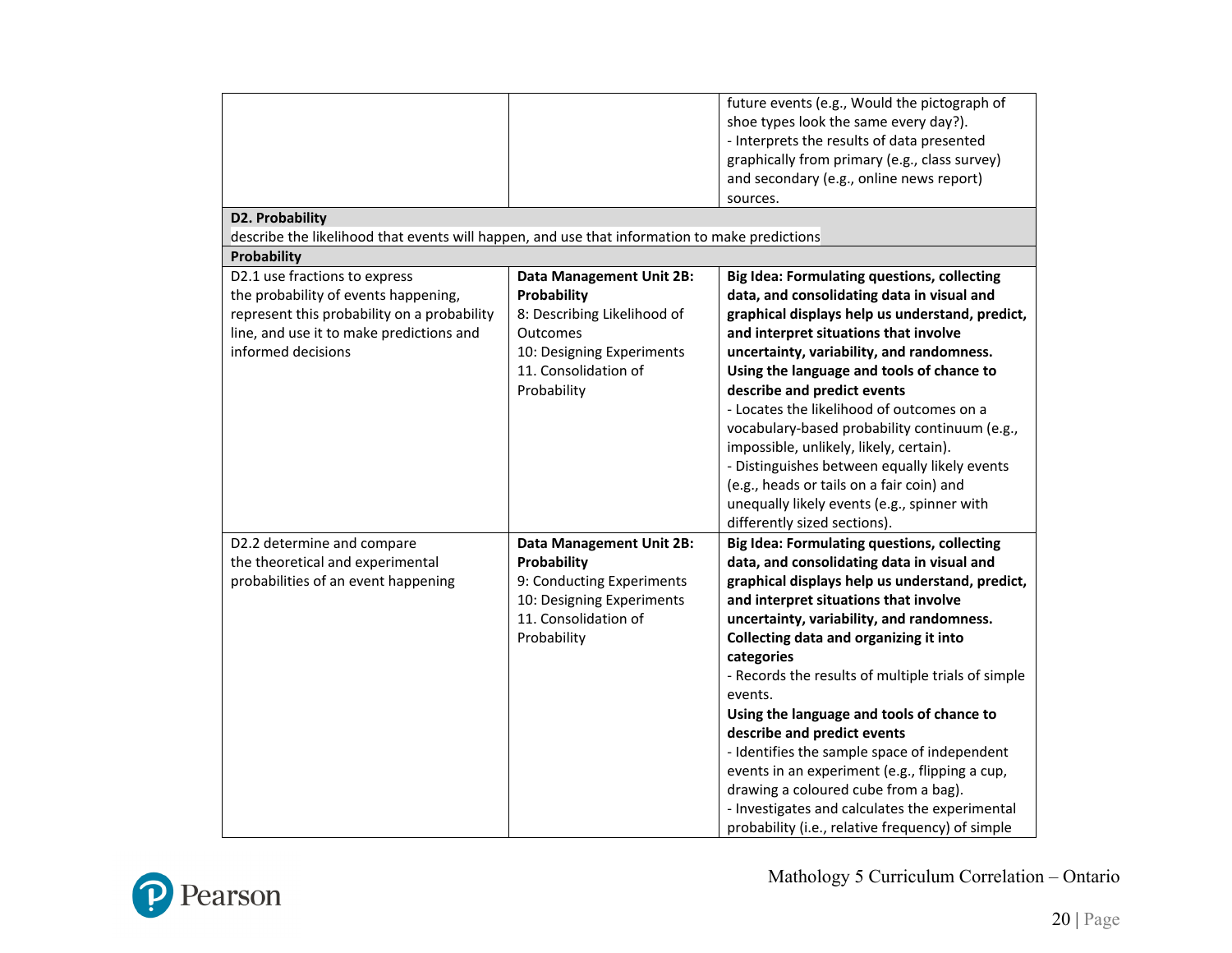|                                             |                                | events (e.g., 3 heads in 5 coins tosses is $\frac{3}{5}$ ).<br>- Determines theoretical probability as a ratio<br>(i.e., number of outcomes for a given event to<br>total number of possible outcomes).<br>- Uses theoretical probability to predict the<br>outcome of an experiment or game.<br>- Extends understanding of the probability<br>continuum by expressing and comparing<br>probabilities using decimals (between 0 and 1),<br>ratios, fractions, and percents. |
|---------------------------------------------|--------------------------------|-----------------------------------------------------------------------------------------------------------------------------------------------------------------------------------------------------------------------------------------------------------------------------------------------------------------------------------------------------------------------------------------------------------------------------------------------------------------------------|
| <b>E. Spatial Sense</b>                     |                                |                                                                                                                                                                                                                                                                                                                                                                                                                                                                             |
| <b>E1. Geometric and Spatial Reasoning</b>  |                                |                                                                                                                                                                                                                                                                                                                                                                                                                                                                             |
|                                             |                                | describe and represent shape, location, and movement by applying geometric properties and spatial relationships in order to                                                                                                                                                                                                                                                                                                                                                 |
| navigate the world around them              |                                |                                                                                                                                                                                                                                                                                                                                                                                                                                                                             |
| <b>Geometric Reasoning</b>                  |                                |                                                                                                                                                                                                                                                                                                                                                                                                                                                                             |
| E1.1 identify geometric properties of       | <b>Geometry Unit 1B: 2-D</b>   | Big Idea: 2-D shapes and 3-D solids can be                                                                                                                                                                                                                                                                                                                                                                                                                                  |
| triangles, and construct different types of | Shapes, Angles, and 3-D        | analyzed and classified in different ways by                                                                                                                                                                                                                                                                                                                                                                                                                                |
| triangles when given side or angle          | <b>Solids</b>                  | their attributes.                                                                                                                                                                                                                                                                                                                                                                                                                                                           |
| measurements                                | 2: Properties of Triangles     | Investigating geometric attributes and                                                                                                                                                                                                                                                                                                                                                                                                                                      |
|                                             | 3: Identifying and             | properties of 2-D shapes and 3-D solids                                                                                                                                                                                                                                                                                                                                                                                                                                     |
|                                             | <b>Constructing Triangles</b>  | - Sorts, describes, constructs, and classifies                                                                                                                                                                                                                                                                                                                                                                                                                              |
|                                             | 6. Consolidation of 2-D        | polygons based on side attributes (e.g.,                                                                                                                                                                                                                                                                                                                                                                                                                                    |
|                                             | Shapes, Angles, and 3-D Solids | parallel, perpendicular, regular/irregular).                                                                                                                                                                                                                                                                                                                                                                                                                                |
|                                             |                                | - Sorts, describes, and classifies 2-D shapes                                                                                                                                                                                                                                                                                                                                                                                                                               |
|                                             |                                | based on their geometric properties (e.g., side                                                                                                                                                                                                                                                                                                                                                                                                                             |
|                                             |                                | lengths, angles, diagonals).                                                                                                                                                                                                                                                                                                                                                                                                                                                |
| E1.2 identify and                           | <b>Geometry Unit 1B: 2-D</b>   | Big Ideas: 2-D shapes and 3-D solids can be                                                                                                                                                                                                                                                                                                                                                                                                                                 |
| construct congruent triangles, rectangles,  | Shapes, Angles, and 3-D        | transformed in many ways and analyzed for                                                                                                                                                                                                                                                                                                                                                                                                                                   |
| and parallelograms                          | <b>Solids</b>                  | change.                                                                                                                                                                                                                                                                                                                                                                                                                                                                     |
|                                             | 4: Identifying and             | Exploring 2-D shapes and 3-D solids by                                                                                                                                                                                                                                                                                                                                                                                                                                      |
|                                             | Constructing Congruent 2-D     | applying and visualizing transformations                                                                                                                                                                                                                                                                                                                                                                                                                                    |
|                                             | <b>Shapes</b>                  | - Demonstrates an understanding of                                                                                                                                                                                                                                                                                                                                                                                                                                          |
|                                             | 6. Consolidation of 2-D        | congruency (i.e., same side lengths and angles).                                                                                                                                                                                                                                                                                                                                                                                                                            |
|                                             | Shapes, Angles, and 3-D Solids |                                                                                                                                                                                                                                                                                                                                                                                                                                                                             |
|                                             |                                |                                                                                                                                                                                                                                                                                                                                                                                                                                                                             |

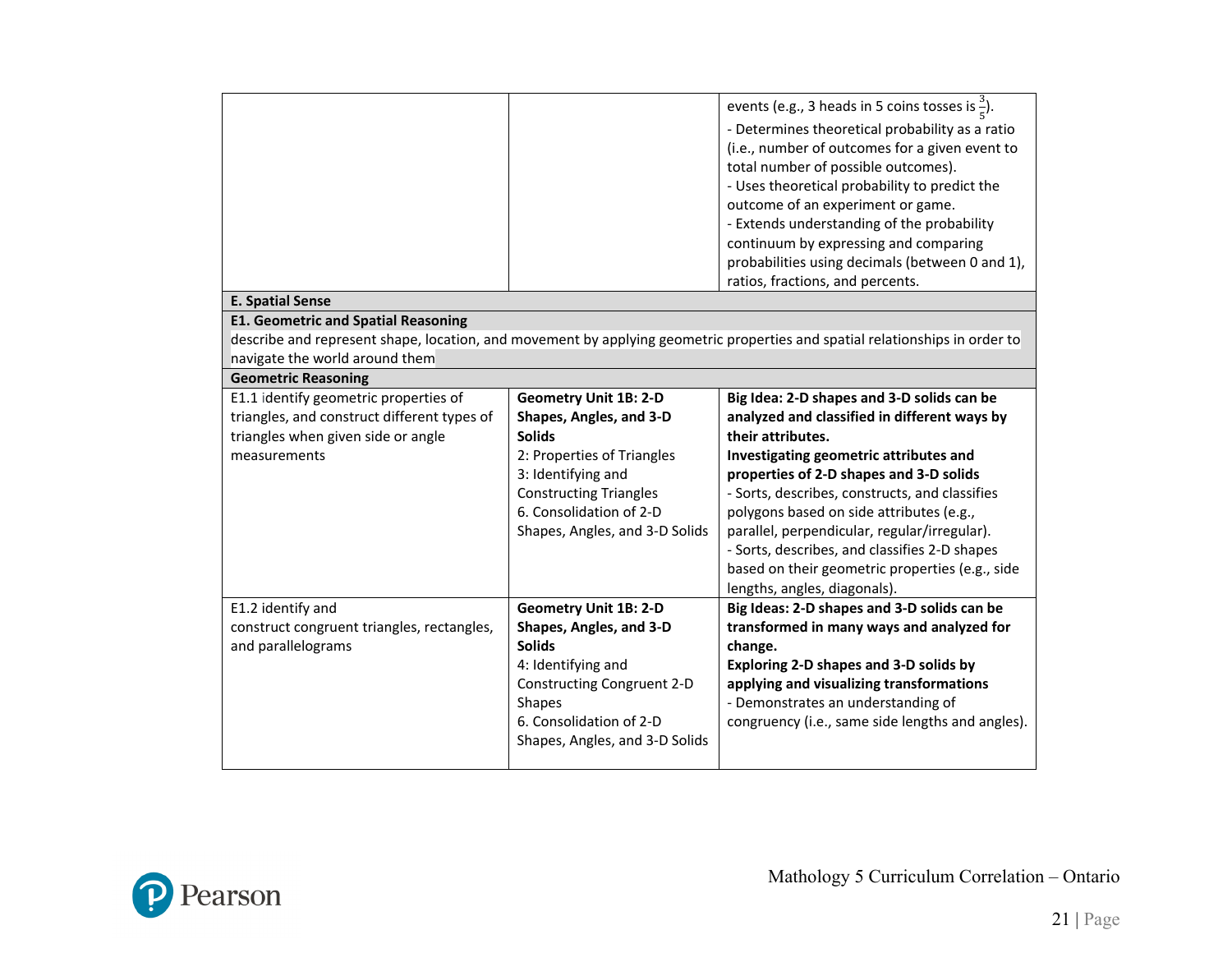| E1.3 draw top, front, and side views of                                            | <b>Geometry Unit 1B: 2-D</b>       | Big Idea: Objects can be located in space and                                           |
|------------------------------------------------------------------------------------|------------------------------------|-----------------------------------------------------------------------------------------|
| objects, and match drawings with objects                                           | Shapes, Angles, and 3-D            | viewed from multiple perspectives.                                                      |
|                                                                                    | <b>Solids</b>                      | Viewing and representing objects from                                                   |
|                                                                                    | 5: Drawing Views                   | multiple perspectives                                                                   |
|                                                                                    | 6. Consolidation of 2-D            | - Investigates, predicts, and draws orthographic                                        |
|                                                                                    | Shapes, Angles, and 3-D Solids     | projections of 3-D objects (e.g., if you shine a                                        |
|                                                                                    |                                    | light onto a linking cube structure, what will                                          |
|                                                                                    |                                    | the shadow look like?).                                                                 |
| <b>Location and Movement</b>                                                       |                                    |                                                                                         |
| E1.4 plot and read coordinates in the first                                        | <b>Geometry Unit 2B: Grids and</b> | Big Idea: 2-D shapes and 3-D solids can be                                              |
| quadrant of a Cartesian plane using                                                | <b>Transformations</b>             | transformed in many ways and analyzed for                                               |
| various scales, and describe                                                       | 7: Plotting and Reading            | change.                                                                                 |
| the translations that move a point from                                            | Coordinates                        | Exploring 2-D shapes and 3-D solids by                                                  |
| one coordinate to another                                                          | 11. Consolidation of Grids and     | applying and visualizing transformations                                                |
|                                                                                    | Transformations                    | - Identifies, describes, and performs single                                            |
|                                                                                    |                                    | transformations (i.e., translation, reflection,                                         |
|                                                                                    |                                    | rotation) on 2-D shapes.                                                                |
|                                                                                    |                                    | Big Idea: Objects can be located in space and                                           |
|                                                                                    |                                    | viewed from multiple perspectives.                                                      |
|                                                                                    |                                    | Locating and mapping objects in space                                                   |
|                                                                                    |                                    | - Develops understanding of a Cartesian plane                                           |
|                                                                                    |                                    | as a coordinate system using perpendicular                                              |
|                                                                                    |                                    | axes.                                                                                   |
|                                                                                    |                                    | - Plots and locates points on a Cartesian plane,                                        |
|                                                                                    |                                    | and relates the location to the two axes.                                               |
|                                                                                    |                                    | (Limited to the first quadrant).                                                        |
|                                                                                    |                                    | - Analyzes and locates the vertices of 2-D                                              |
|                                                                                    |                                    | shapes after transformation on a Cartesian                                              |
|                                                                                    | <b>Geometry Unit 2B: Grids and</b> | plane. (Limited to the first quadrant).                                                 |
| E1.5 describe and perform translations                                             | <b>Transformations</b>             | Big Idea: 2-D shapes and 3-D solids can be<br>transformed in many ways and analyzed for |
| and reflections, and rotations up to<br>180° on a grid, and predict the results of | 8: Translating and Reflecting      | change.                                                                                 |
| these transformations                                                              | 2-D Shapes                         | Exploring 2-D shapes and 3-D solids by                                                  |
|                                                                                    | 9: Rotating 2-D Shapes             | applying and visualizing transformations                                                |
|                                                                                    | 10: Identifying                    | - Identifies, describes, and performs single                                            |
|                                                                                    | Transformations                    | transformations (i.e., translation, reflection,                                         |
|                                                                                    | 11. Consolidation of Grids and     | rotation) on 2-D shapes.                                                                |
|                                                                                    | Transformations                    |                                                                                         |
|                                                                                    |                                    |                                                                                         |

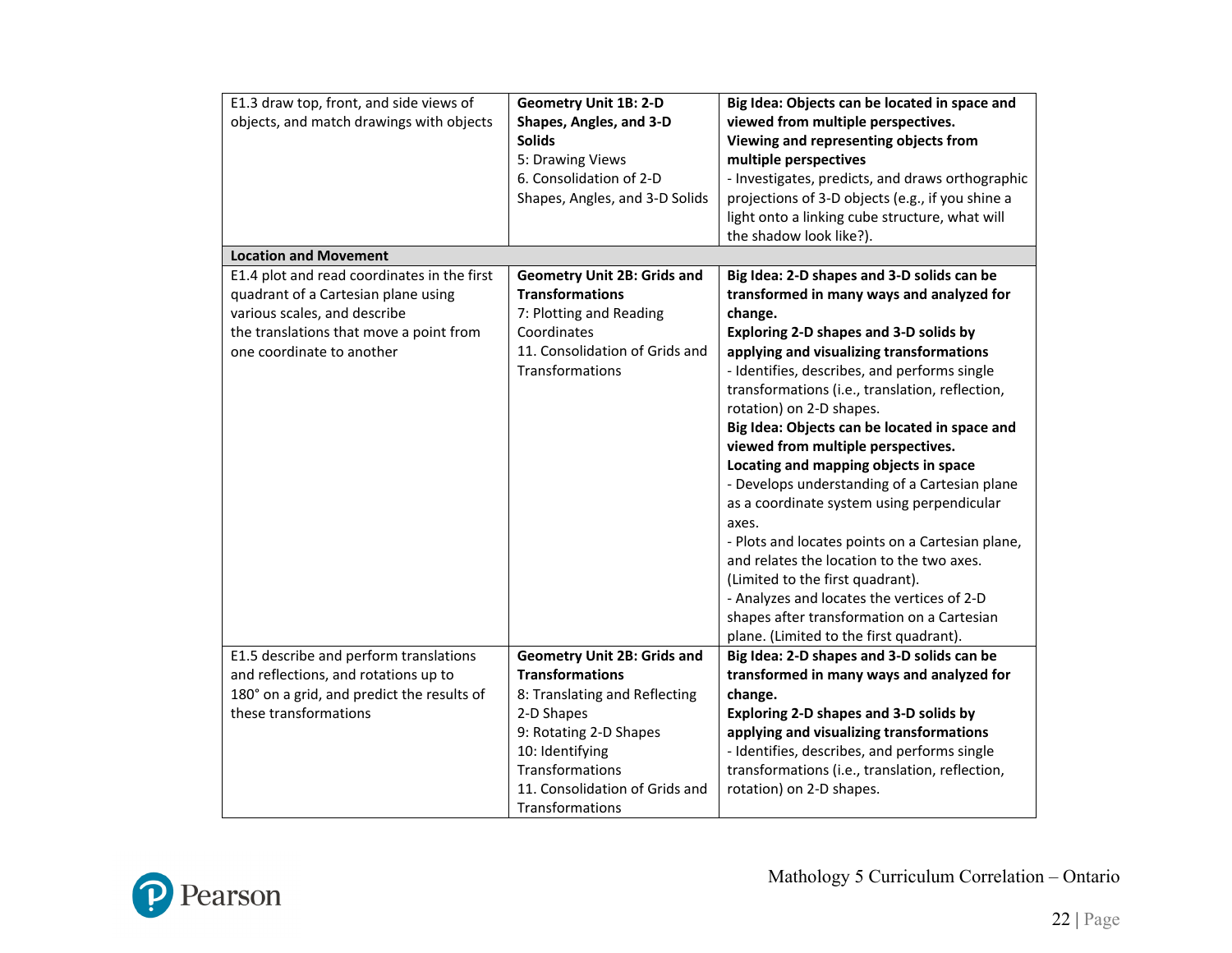| <b>E2. Measurement</b>                                            |                                   |                                                 |
|-------------------------------------------------------------------|-----------------------------------|-------------------------------------------------|
| compare, estimate, and determine measurements in various contexts |                                   |                                                 |
| <b>The Metric System</b>                                          |                                   |                                                 |
| E2.1 use appropriate metric units to                              | Measurement Unit 1: Length,       | Big Idea: Many things in our world (e.g.,       |
| estimate and measure length, area, mass,                          | <b>Perimeter, and Area</b>        | objects, spaces, events) have attributes that   |
| and capacity                                                      | 1: Estimating and Measuring       | can be measured and compared.                   |
|                                                                   | in Millimetres                    | Understanding attributes that can be            |
|                                                                   | 2: Measuring Length in            | measured, compared, and ordered                 |
|                                                                   | <b>Different Units</b>            | - Understands volume and capacity as            |
|                                                                   | 3: Measuring the Area of          | attributes of 3-D objects that can be measured  |
|                                                                   | Rectangles                        | and compared.                                   |
|                                                                   | 4: Relating Perimeter and         | Big Idea: Assigning a unit to a continuous      |
|                                                                   | Area of Rectangles                | attribute allows us to measure and make         |
|                                                                   | 5: Areas of Parallelograms and    | comparisons.                                    |
|                                                                   | <b>Triangles</b>                  | Selecting and using units to estimate,          |
|                                                                   | 6. Consolidation of Length,       | measure, construct, and make comparisons        |
|                                                                   | Perimeter, and Area               | - Measures, constructs, and estimates           |
|                                                                   |                                   | perimeter and area of regular and irregular     |
|                                                                   | <b>Measurement Unit 2:</b>        | polygons.                                       |
|                                                                   | <b>Volume, Capacity, and Mass</b> | - Chooses the most appropriate unit to          |
|                                                                   | 7: Investigating Mass             | measure a given attribute of an object (e.g.,   |
|                                                                   | 8: Investigating Capacity         | classroom area measured in square metres).      |
|                                                                   | 12. Consolidation of Volume,      | Understanding relationships among measured      |
|                                                                   | Capacity, and Mass                | units                                           |
|                                                                   |                                   | - Understands and applies the multiplicative    |
|                                                                   |                                   | relationships among metric units of length,     |
|                                                                   |                                   | mass, and capacity.                             |
|                                                                   |                                   | - Develops and generalizes strategies to        |
|                                                                   |                                   | compute area and perimeter of rectangles.       |
| E2.2 solve problems that involve                                  | Measurement Unit 1: Length,       | Big Idea: Quantities and numbers can be         |
| converting larger metric units into smaller                       | <b>Perimeter, and Area</b>        | grouped by or partitioned into equal-sized      |
| ones, and describe the base ten                                   | 2: Measuring Length in            | units.                                          |
| relationships among metric units                                  | <b>Different Units</b>            | Unitizing quantities into base-ten units        |
|                                                                   | 6. Consolidation of Length,       | - Understands that the value of a digit is ten  |
|                                                                   | Perimeter, and Area               | times the value of the same digit one place to  |
|                                                                   |                                   | the right.                                      |
|                                                                   | <b>Measurement Unit 2:</b>        | - Understands that the value of a digit is one- |
|                                                                   | <b>Volume, Capacity, and Mass</b> | tenth the value of the same digit one place to  |
|                                                                   | 7: Investigating Mass             | the left.                                       |

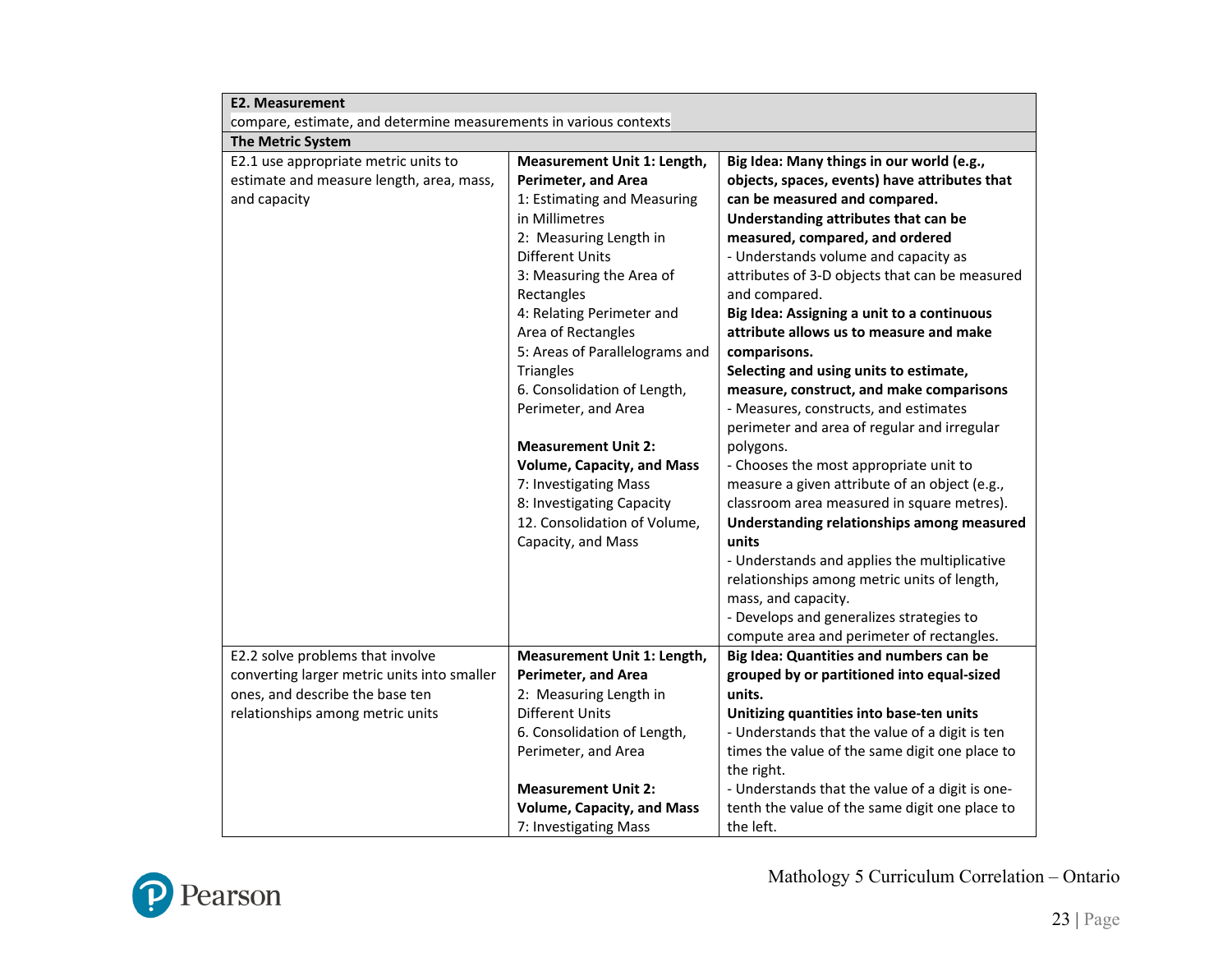| <b>Angles</b>                                                                                                                                                  | 9: Investigating Relationships<br><b>Among Units</b><br>12. Consolidation of Volume,<br>Capacity, and Mass                                                                    | Big Idea: Assigning a unit to a continuous<br>attribute allows us to measure and make<br>comparisons.<br>Understanding relationships among measured<br>units<br>- Understands and applies the multiplicative<br>relationships among metric units of length,<br>mass, and capacity.                                                                                                                                                                                                                                                                                                                                                                                                       |
|----------------------------------------------------------------------------------------------------------------------------------------------------------------|-------------------------------------------------------------------------------------------------------------------------------------------------------------------------------|------------------------------------------------------------------------------------------------------------------------------------------------------------------------------------------------------------------------------------------------------------------------------------------------------------------------------------------------------------------------------------------------------------------------------------------------------------------------------------------------------------------------------------------------------------------------------------------------------------------------------------------------------------------------------------------|
| E2.3 compare angles and determine<br>their relative size by matching them and<br>by measuring them using<br>appropriate non-standard units                     | <b>Geometry Unit 1B: 2-D</b><br>Shapes, Angles, and 3-D<br><b>Shapes</b><br>1: Measuring and Comparing<br>Angles<br>6. Consolidation of 2-D<br>Shapes, Angles, and 3-D Solids | Big Idea: Assigning a unit to a continuous<br>attribute allows us to measure and make<br>comparisons.<br>Selecting and using units to estimate,<br>measure, construct, and make comparisons<br>- Measures, constructs, and estimates angles<br>using degrees.<br>Big Idea: 2-D shapes and 3-D solids can be<br>analyzed and classified in different ways by<br>their attributes.<br>Investigating geometric attributes and<br>properties of 2-D shapes and 3-D solids<br>- Understands angle as a geometric figure<br>formed from two rays or line segments sharing<br>a common endpoint.<br>- Draws, compares, and classifies angles (i.e.,<br>right, acute, obtuse, straight, reflex). |
| E2.4 explain how protractors work, use<br>them to measure and construct angles up<br>to 180°, and use benchmark angles to<br>estimate the size of other angles | <b>Geometry Unit 1B: 2-D</b><br>Shapes, Angles, and 3-D<br><b>Shapes</b><br>1: Measuring and Comparing<br>Angles<br>6. Consolidation of 2-D<br>Shapes, Angles, and 3-D Solids | Big Idea: Assigning a unit to a continuous<br>attribute allows us to measure and make<br>comparisons.<br>Selecting and using units to estimate,<br>measure, construct, and make comparisons<br>- Measures, constructs, and estimates angles<br>using degrees.                                                                                                                                                                                                                                                                                                                                                                                                                            |

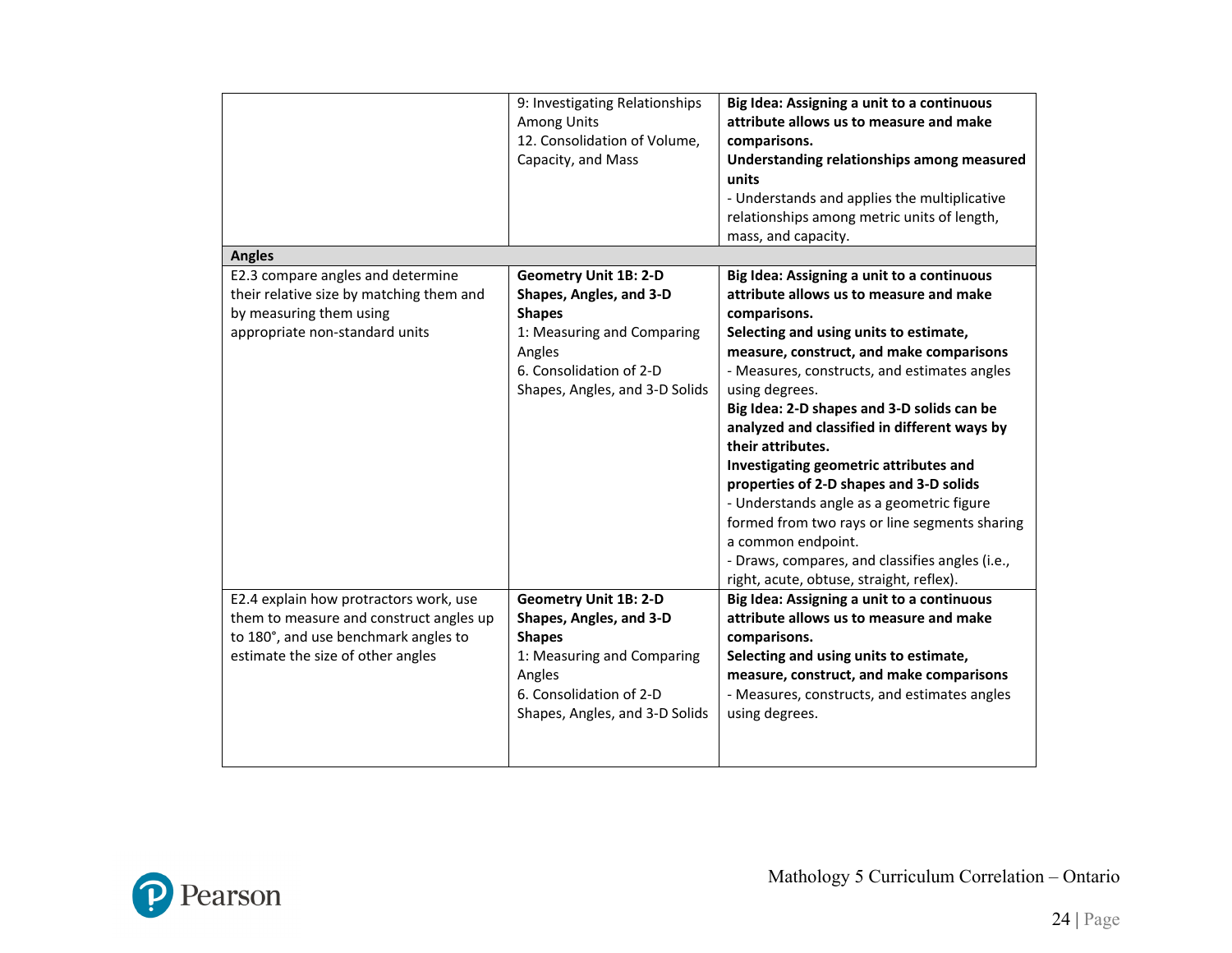| Area                                                                                                                                                                                                       |                                                                                                                                                                       |                                                                                                                                                                                                                                                                                                                                                                                                                                                                  |  |  |
|------------------------------------------------------------------------------------------------------------------------------------------------------------------------------------------------------------|-----------------------------------------------------------------------------------------------------------------------------------------------------------------------|------------------------------------------------------------------------------------------------------------------------------------------------------------------------------------------------------------------------------------------------------------------------------------------------------------------------------------------------------------------------------------------------------------------------------------------------------------------|--|--|
| E2.5 use the area relationships among<br>rectangles, parallelograms, and triangles<br>to develop the formulas for the area of a<br>parallelogram and the area of a triangle,<br>and solve related problems | Measurement Unit 1: Length,<br><b>Perimeter, and Area</b><br>Lesson 5: Areas of<br>Parallelograms and Triangles<br>6. Consolidation of Length,<br>Perimeter, and Area | Big Idea: Assigning a unit to a continuous<br>attribute allows us to measure and make<br>comparisons.<br>Understanding relationships among measured<br>units<br>- Develops and generalizes strategies to<br>compute area of triangles, quadrilaterals, and<br>other polygons (e.g., decomposing a<br>parallelogram and rearranging to form a<br>rectangle).                                                                                                      |  |  |
| E2.6 show that two-dimensional<br>shapes with the same area can have<br>different perimeters, and solve related<br>problems                                                                                | Measurement Unit 1: Length,<br>Perimeter, and Area<br>4: Relating the Perimeter and<br>Area of Rectangles<br>6. Consolidation of Length,<br>Perimeter, and Area       | Big Idea: Assigning a unit to a continuous<br>attribute allows us to measure and make<br>comparisons.<br>Understanding relationships among measured<br>units<br>- Investigates the relationship between<br>perimeter and area in rectangles.                                                                                                                                                                                                                     |  |  |
| <b>Financial Literacy</b><br><b>F1. Money and Finances</b><br>demonstrate the knowledge and skills needed to make informed financial decisions                                                             |                                                                                                                                                                       |                                                                                                                                                                                                                                                                                                                                                                                                                                                                  |  |  |
| <b>Money Concepts</b>                                                                                                                                                                                      |                                                                                                                                                                       |                                                                                                                                                                                                                                                                                                                                                                                                                                                                  |  |  |
| F1.1 describe several ways money can be<br>transferred among individuals,<br>organizations, and businesses                                                                                                 | <b>Number Unit 6: Financial</b><br>Literacy<br>35: Credit, Debt, and<br><b>Transfers</b>                                                                              |                                                                                                                                                                                                                                                                                                                                                                                                                                                                  |  |  |
| F1.2 estimate and calculate the cost<br>of transactions involving multiple items<br>priced in dollars and cents, including sales<br>tax, using various strategies                                          | <b>Number Unit 6: Financial</b><br>Literacy<br>33: Exploring Taxes<br>34: Problem Solving with<br>Money<br>38: Consolidation of Financial<br>Literacy                 | Big Idea: Numbers are related in many ways.<br>Using ratios, rates, proportions, and percents<br>creates a relationship between quantities<br>- Understands and applies the concept of<br>percentage as a rate per 100 (e.g., calculating<br>sales tax, tips, or discounts).<br>Big Idea: Quantities and numbers can be<br>operated on to determine how many and how<br>much.<br>Developing fluency of operations<br>- Estimates sums and differences of decimal |  |  |

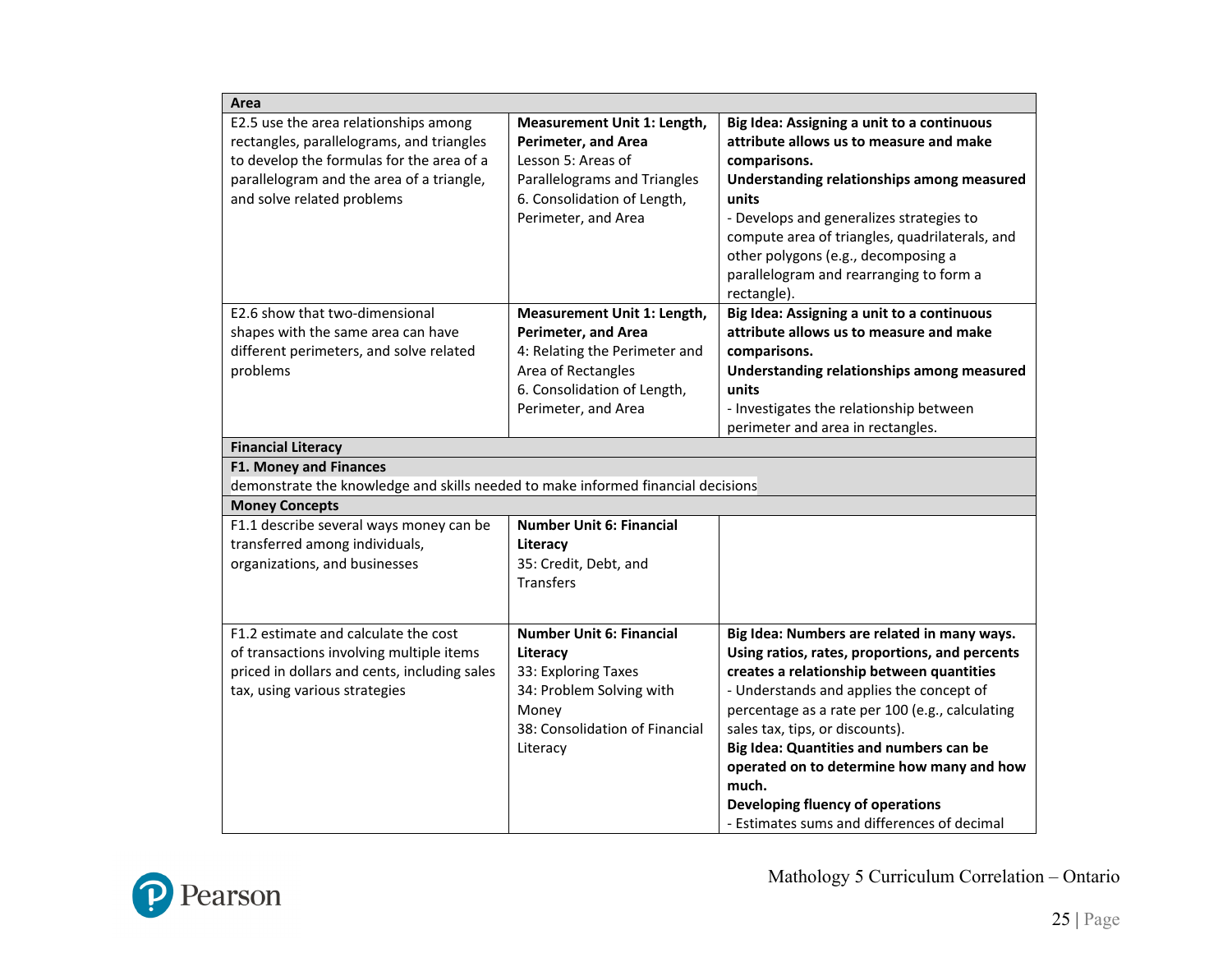|                                                                                                                                                                                           |                                                                                                                                     | numbers (e.g., calculating cost of transactions<br>involving dollars and cents).<br>- Solves decimal number computation using<br>efficient strategies.                                                                                                                                                                                                                                                                                         |
|-------------------------------------------------------------------------------------------------------------------------------------------------------------------------------------------|-------------------------------------------------------------------------------------------------------------------------------------|------------------------------------------------------------------------------------------------------------------------------------------------------------------------------------------------------------------------------------------------------------------------------------------------------------------------------------------------------------------------------------------------------------------------------------------------|
| <b>Financial Management</b>                                                                                                                                                               |                                                                                                                                     |                                                                                                                                                                                                                                                                                                                                                                                                                                                |
| F1.3 design sample basic budgets to<br>manage finances for<br>various earning and spending scenarios                                                                                      | <b>Number Unit 6: Financial</b><br>Literacy<br>37: Designing a Basic Budget<br>38: Consolidation of Financial<br>Literacy           | Big Idea: Quantities and numbers can be<br>operated on to determine how many and how<br>much.<br>Developing fluency of operations<br>- Solves whole-number computation using<br>efficient strategies (e.g., mental computation,<br>algorithms, calculating cost of transactions and<br>money owing, saving money to make a<br>purchase).                                                                                                       |
| F1.4 explain the concepts<br>of credit and debt, and describe<br>how financial decisions may be impacted<br>by each                                                                       | <b>Number Unit 6: Financial</b><br>Literacy<br>35: Credit, Debt, and<br>Transfers<br>38: Consolidation of Financial<br>Literacy     |                                                                                                                                                                                                                                                                                                                                                                                                                                                |
| <b>Consumer and Civic Awareness</b>                                                                                                                                                       |                                                                                                                                     |                                                                                                                                                                                                                                                                                                                                                                                                                                                |
| F1.5 calculate unit rates for various goods<br>and services, and identify which rates<br>offer the best value                                                                             | <b>Number Unit 6: Financial</b><br>Literacy<br>36: Finding Best Value (Unit<br>Rates)<br>38: Consolidation of Financial<br>Literacy | Big Idea: Numbers are related in many ways.<br>Using ratios, rates, proportions, and percents<br>creates a relationship between quantities<br>- Demonstrates multiplicative reasoning by<br>applying unit rates in whole number contexts<br>(e.g., If she earns \$12 per hour, how much will<br>she earn for 5 h of work?).<br>- Understands the concept of unit rates (e.g., If<br>3 kg is \$5, how much is 1 kg or how many kg<br>for \$1?). |
| F1.6 describe the types of taxes that are<br>collected by the different levels of<br>government in Canada, and explain<br>how tax revenue is used to provide<br>services in the community | <b>Number Unit 6: Financial</b><br>Literacy<br>33: Exploring Taxes<br>38: Consolidation of Financial<br>Literacy                    | Big Idea: Numbers are related in many ways.<br>Using ratios, rates, proportions, and percents<br>creates a relationship between quantities<br>- Understands and applies the concept of<br>percentage as a rate per 100 (e.g., calculating<br>sales tax, tips, or discounts).                                                                                                                                                                   |